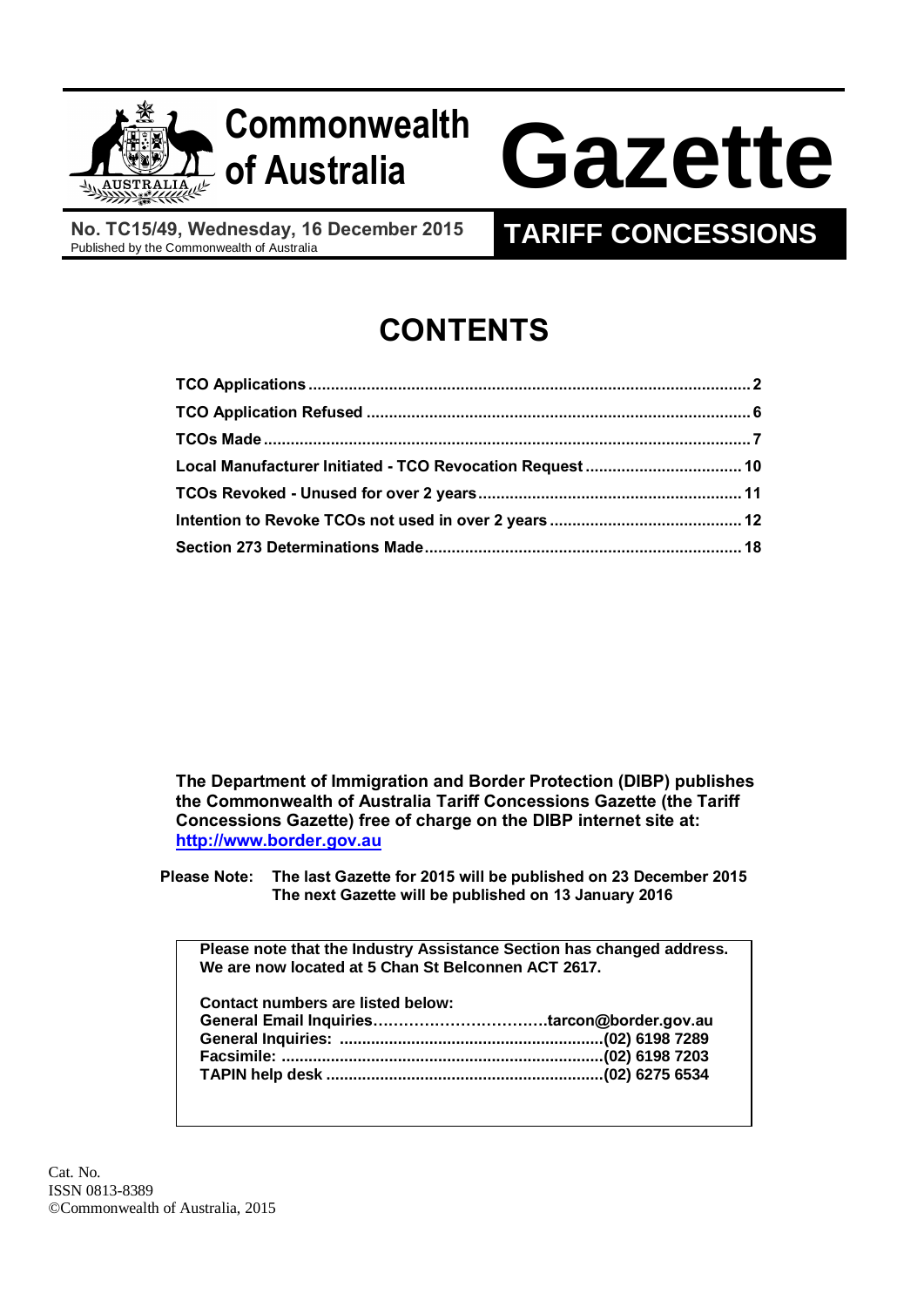# <span id="page-1-0"></span>**CUSTOMS ACT 1901 - NOTICE PURSUANT TO SECTION 269K(1) - APPLICATIONS MADE FOR TARIFF CONCESSION ORDERS**

Applications have been lodged for Tariff Concession Orders for the goods described in the following TABLE.

Australian manufacturers who wish to contest the granting of a Tariff Concession Order for the goods described are invited to lodge a submission in writing in an approved form. Submissions must be lodged within 50 days of the date of publication of this Notice.

The operative date (Op.) and TC reference number follow the description of goods.

To assist local manufacturers, the use(s) to which the goods can be put follow the description of goods.

Objections to the making of TCO submission forms are available at <http://www.border.gov.au/Tariffclassificationofgoods/Documents/B444.pdf>

For guidance on the required description style, phone 02 6198 7289, fax 02 6198 7203 or email [tarcon@border.gov.au.](mailto:tarcon@border.gov.au)

|            | Description of Goods including the<br>Customs Tariff Classification                                                                                                                                                                                                        |                | Schedule 4 Item Number<br>General Duty Rate |
|------------|----------------------------------------------------------------------------------------------------------------------------------------------------------------------------------------------------------------------------------------------------------------------------|----------------|---------------------------------------------|
| 7302.10.00 | RAIL, CONSTRUCTION, conforming to European Standard EN 14811,<br>being ANY of the following:<br>(a) 73C1;<br>(b) $75C1;$<br>(c) 76C1;<br>(d) 105C1;<br>(e) 310C1<br>Op. 20.11.15                                                                                           | $-$ TC 1542183 | 50                                          |
|            | Stated Use:<br>For use in conjunction with grooved rail for construction and<br>maintenance of tramways and light rail systems in built-up areas                                                                                                                           |                |                                             |
|            | Applicant: VOESTALPINE VAE RAILWAY SYSTEMS PTY LTD                                                                                                                                                                                                                         |                | 5%                                          |
| 7307.29.00 | COUPLINGS, CLAW, cast stainless steel, with OR without locking<br>pins, having ALL of the following:<br>(a) diameter NOT less than 10 mm and NOT greater than 50 mm;<br>(b) threaded male OR threaded female OR hose end connections;<br>(c) bellows seals<br>Op. 23.11.15 | $-$ TC 1542192 | 50                                          |
|            | Stated Use:<br>Connection of hoses                                                                                                                                                                                                                                         |                |                                             |
|            | Applicant: DIXON (ASIA PACIFIC) PTY LTD                                                                                                                                                                                                                                    |                | $5\%$                                       |
| 8428.39.00 | MATERIAL DISPENSING HOPPERS, having BOTH of the following:<br>(a) hydraulically operated movable slat floor;<br>(b) rotating drum<br>Op. 23.11.15                                                                                                                          | $-$ TC 1542214 | 50                                          |
|            | Stated Use:<br>Used to introduce materials to a recycling processing line                                                                                                                                                                                                  |                |                                             |
|            | Applicant: JEFFRIES GROUP                                                                                                                                                                                                                                                  |                | $\sim$ 0.                                   |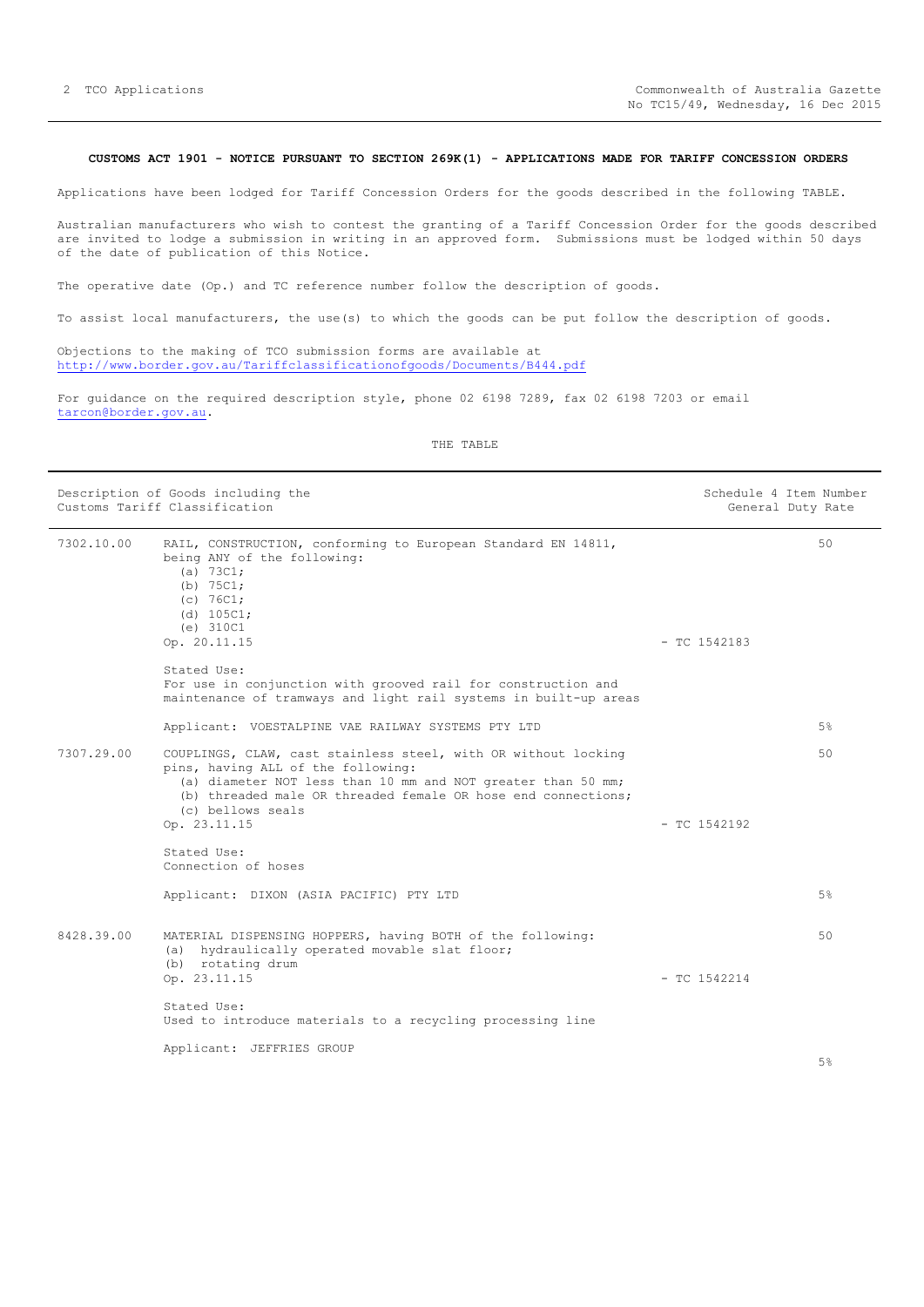|            | Description of Goods including the<br>Customs Tariff Classification                                                                                                                                                                                                                                                                                                                                                                                                                                                                                 |                | Schedule 4 Item Number<br>General Duty Rate |
|------------|-----------------------------------------------------------------------------------------------------------------------------------------------------------------------------------------------------------------------------------------------------------------------------------------------------------------------------------------------------------------------------------------------------------------------------------------------------------------------------------------------------------------------------------------------------|----------------|---------------------------------------------|
| 8433.60.00 | MEAT GRADING AND SORTING LINE, including ALL of the following:<br>(a) sorting AND weighing station with buffer bins;<br>(b) x-ray fat content analysis AND contamination detection<br>unit;<br>(c) motorised conveyors;<br>(d) discharge batching unit                                                                                                                                                                                                                                                                                              |                | 50                                          |
|            | Op. 27.11.15                                                                                                                                                                                                                                                                                                                                                                                                                                                                                                                                        | $-$ TC 1542714 |                                             |
|            | Stated Use:<br>Used to analyse and sort meat products by the required fat<br>content                                                                                                                                                                                                                                                                                                                                                                                                                                                                |                |                                             |
|            | Applicant: MAREL AUSTRALIA PTY LTD                                                                                                                                                                                                                                                                                                                                                                                                                                                                                                                  |                | 5%                                          |
| 8479.89.90 | SORTERS, RECYCLED ORGANIC MATERIAL PROCESSING PLANT, including<br>ALL of the following:<br>(a) air blowers;<br>(b) feed belts;<br>(c) hoppers AND/OR drums                                                                                                                                                                                                                                                                                                                                                                                          |                | 50                                          |
|            | Op. 23.11.15                                                                                                                                                                                                                                                                                                                                                                                                                                                                                                                                        | $-$ TC 1542199 |                                             |
|            | Stated Use:<br>Used in a recycling line for the sorting of organic materials                                                                                                                                                                                                                                                                                                                                                                                                                                                                        |                |                                             |
|            | Applicant: JEFFRIES GROUP                                                                                                                                                                                                                                                                                                                                                                                                                                                                                                                           |                | 5%                                          |
| 8518.22.00 | LOUDSPEAKERS, with OR without inbuilt amplifier AND/OR USB<br>cable, including ALL of the following:<br>(a) driver and NOT less than two tweeters;<br>(b) rechargeable lithium-ion battery;<br>(c) IPX-7 waterproof rating;<br>(d) diameter NOT greater than 150 mm;<br>(e) maximum sound level NOT greater than 90 dBA;<br>(f) micro USB port;<br>$(q)$ 3.5 mm audio port;<br>(h) frequency range NOT less than 100 Hz and NOT greater than<br>22 000 Hz;<br>(i) remotely controlled on/off function;<br>(j) wireless connectivity<br>Op. 23.11.15 | $-$ TC 1542210 | 50                                          |
|            | Stated Use:<br>Portable wireless speaker                                                                                                                                                                                                                                                                                                                                                                                                                                                                                                            |                |                                             |
|            | Applicant: INGRAM MICRO PTY LTD                                                                                                                                                                                                                                                                                                                                                                                                                                                                                                                     |                | $5\%$                                       |
| 8544.49.19 | CABLES, DOWNHOLE, telemetric, whether OR not on spools OR reels,<br>including ALL of the following:<br>(a) polymer coated;<br>(b) stainless steel;<br>(c) temperature rating NOT greater than 160 degrees Celsius;<br>(d) linear resistance NOT greater than 130 ohms/km;<br>(e) cable diameter NOT greater than 4 mm                                                                                                                                                                                                                               |                | 50                                          |
|            | Op. 24.11.15                                                                                                                                                                                                                                                                                                                                                                                                                                                                                                                                        | $-$ TC 1542384 |                                             |
|            | Stated Use:<br>Allow two-way telemetry between surface acquisition system<br>and downhole devices                                                                                                                                                                                                                                                                                                                                                                                                                                                   |                |                                             |
|            | Applicant: SCHLUMBERGER AUSTRALIA PTY LTD                                                                                                                                                                                                                                                                                                                                                                                                                                                                                                           |                | 5%                                          |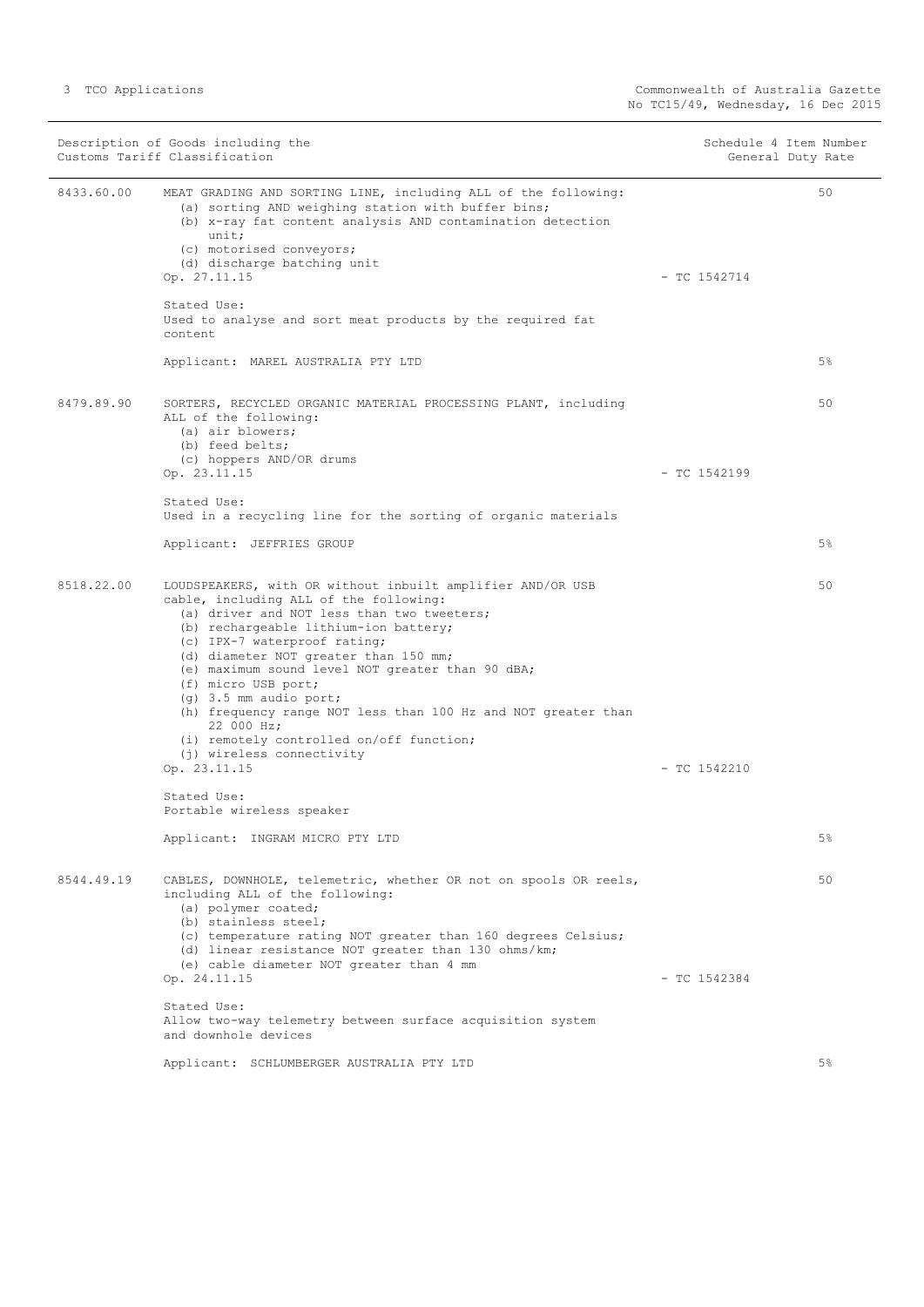|            | Description of Goods including the<br>Customs Tariff Classification                           | Schedule 4 Item Number<br>General Duty Rate |
|------------|-----------------------------------------------------------------------------------------------|---------------------------------------------|
| 9503.00.30 | TOYS, STUFFED, ANIMAL OR NON-HUMAN CREATURE, being ANY of<br>the following:<br>(a) aardvarks; | 50                                          |
|            | (b) African wild dogs;                                                                        |                                             |
|            | (c) alligators;                                                                               |                                             |
|            | (d) anteaters;                                                                                |                                             |
|            | $(e)$ bats;                                                                                   |                                             |
|            | (f) birds, but NOT including:                                                                 |                                             |
|            | (i) yellow bellied gliders;<br>(ii) galahs;                                                   |                                             |
|            | (iii) tawney frogmouths;                                                                      |                                             |
|            | (iv) marbled frogmouths;                                                                      |                                             |
|            | (v) rainbow lorikeets;                                                                        |                                             |
|            | (vi) cockatoos;                                                                               |                                             |
|            | (vii) kookaburras;                                                                            |                                             |
|            | $(viii)$ emus,<br>$(q)$ bison;                                                                |                                             |
|            | (h) black bears;                                                                              |                                             |
|            | (i) butterflies;                                                                              |                                             |
|            | $(j)$ camels;                                                                                 |                                             |
|            | (k) capybaras;                                                                                |                                             |
|            | (1) caterpillars;                                                                             |                                             |
|            | $(m)$ cats;                                                                                   |                                             |
|            | $(n)$ chameleons;<br>(o) cheetahs;                                                            |                                             |
|            | $(p)$ ducks;                                                                                  |                                             |
|            | $(q)$ chimpanzees;                                                                            |                                             |
|            | $(r)$ clownfish;                                                                              |                                             |
|            | (s) crocodiles;                                                                               |                                             |
|            | $(t)$ cows;                                                                                   |                                             |
|            | $(u)$ deer;                                                                                   |                                             |
|            | (v) dinosaurs;<br>$(w)$ dogs;                                                                 |                                             |
|            | $(x)$ dolphins;                                                                               |                                             |
|            | (y) dragons;                                                                                  |                                             |
|            | (z) elephants;                                                                                |                                             |
|            | (aa) fennec foxes;                                                                            |                                             |
|            | (ab) foxes;                                                                                   |                                             |
|            | (ac) gorillas;<br>(ad) hedgehogs;                                                             |                                             |
|            | (ae) hippopotamuses;                                                                          |                                             |
|            | (af) horses;                                                                                  |                                             |
|            | (ah) hyenas;                                                                                  |                                             |
|            | (ah) iguanas;                                                                                 |                                             |
|            | (ai) jellyfish;                                                                               |                                             |
|            | (aj) kangaroo rats;                                                                           |                                             |
|            | (ak) kiwis;<br>(al) komodo dragons;                                                           |                                             |
|            | (am) ladybugs;                                                                                |                                             |
|            | (an) leopards,                                                                                |                                             |
|            | (ao) lions;                                                                                   |                                             |
|            | (ap) white lions;                                                                             |                                             |
|            | (aq) meerkats;                                                                                |                                             |
|            | (ar) primates;<br>(as) mountain goats;                                                        |                                             |
|            | (at) octopuses;                                                                               |                                             |
|            | (au) orangutans;                                                                              |                                             |
|            | (av) ostriches;                                                                               |                                             |
|            | (aw) otters;                                                                                  |                                             |
|            | (ax) pandas;                                                                                  |                                             |
|            | (ay) penguins, but NOT including fairy penguins;                                              |                                             |
|            | $(az)$ pigs;<br>(ba) polar bears;                                                             |                                             |
|            | (bb) ponies;                                                                                  |                                             |
|            | (bc) rabbits;                                                                                 |                                             |
|            | (bd) racoons;                                                                                 |                                             |
|            | (be) red pandas;                                                                              |                                             |
|            | (bf) rhinoceroses;                                                                            |                                             |
|            | (bg) salamanders;                                                                             |                                             |

(Continued on next page)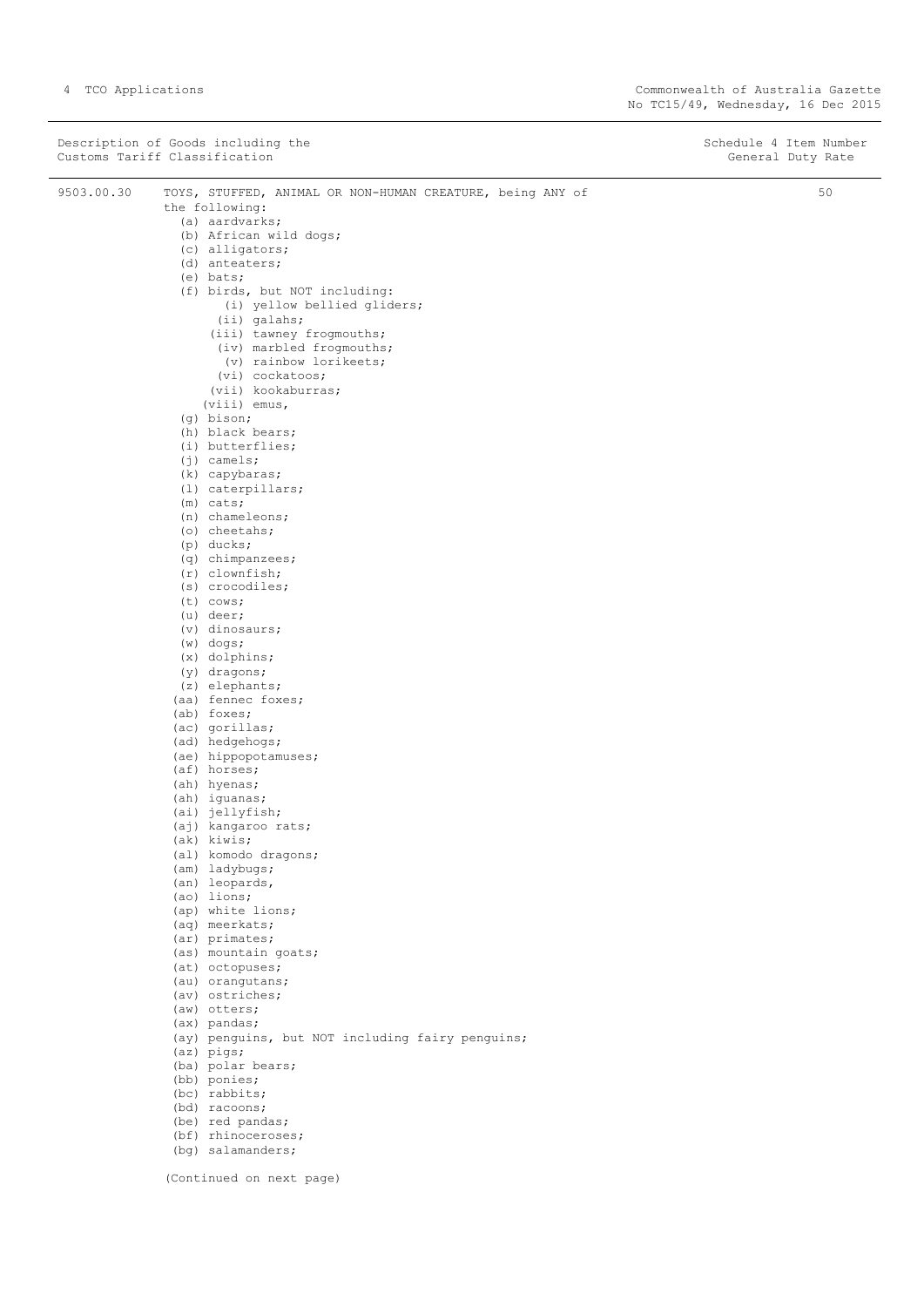Description of Goods including the Schedule 4 Item Number<br>
Customs Tariff Classification Customs Tariff Classification Customs Tariff Classification

(Continued from previous page)

(bh) scorpions; (bi) sea lions; (bj) sea horses; (bk) seals; (bl) sharks; (bm) skates; (bn) skunks; (bo) sloths; (bp) snakes; (bq) snow leopards; (br) spiders; (bs) tarantulas; (bt) squids; (bu) starfish; (bv) tapirs; (bw) tigers; (bx) tortoises; (by) sea turtles; (bz) unicorns; (ca) whales; (cb) wolves; (cc) zebras Op. 20.11.15 - TC 1542150 Stated Use:

Children's toys

Applicant: WILD REPUBLIC AUSTRALASIA PTY LTD 5% 5%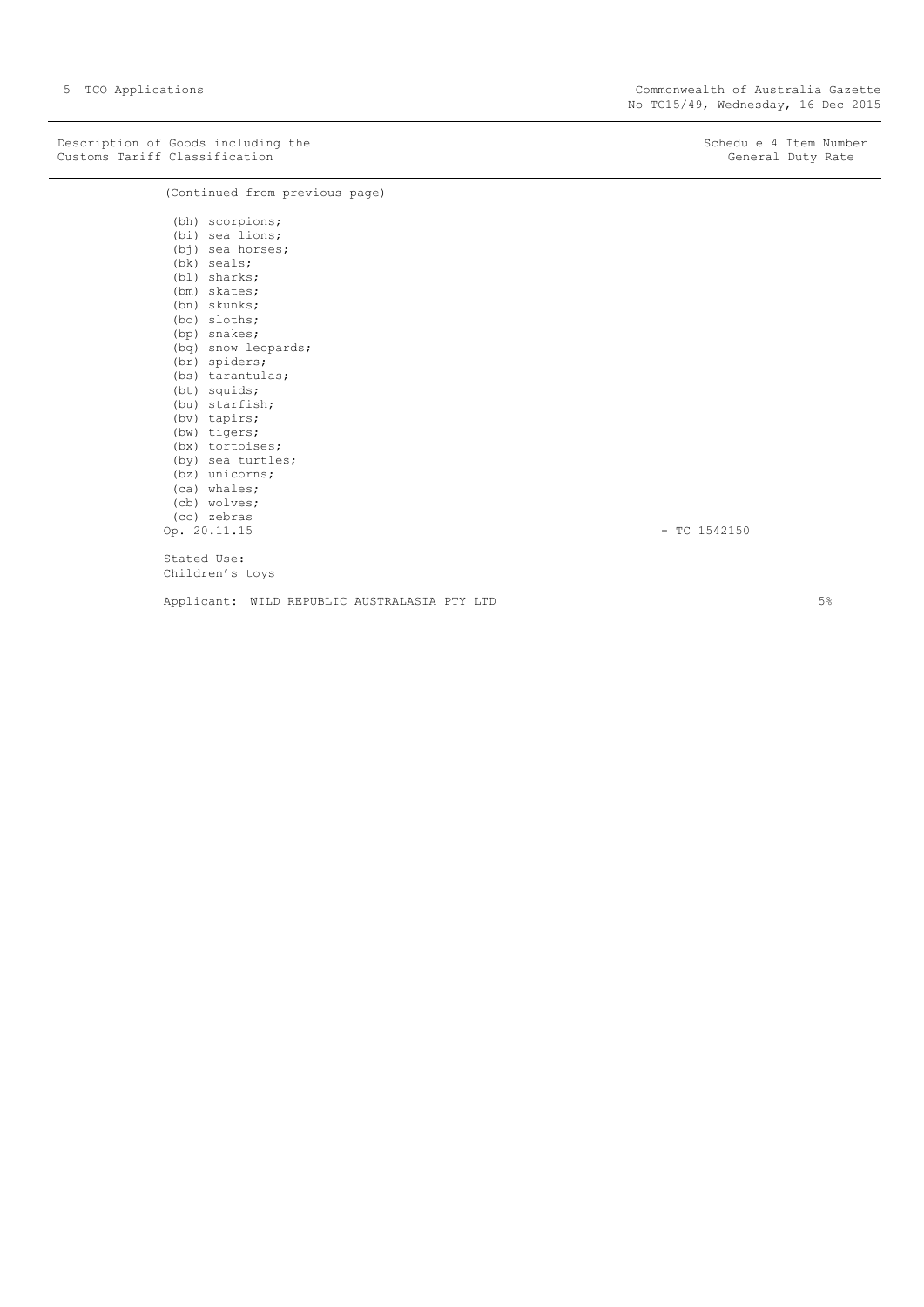# **CUSTOMS ACT 1901**

## **NOTICE PURSUANT TO SECTION 269R(1) - APPLICATION FOR A TARIFF CONCESSION ORDER REFUSED**

<span id="page-5-0"></span>The application for the Tariff Concession Order for the goods described in the following TABLE has been refused.

THE TABLE

Description of Goods including the Schedule 4 Item Number (Schedule 4 Item Number Customs Tariff Classification

50

| 8419.50.90 | HEAT EXCHANGERS, GAS TO GAS, SULPHURIC ACID PRODUCTION PLANT,<br>vertical, having BOTH of the following:<br>(a) disc AND donut baffles;                                          |                |
|------------|----------------------------------------------------------------------------------------------------------------------------------------------------------------------------------|----------------|
|            | (b) convergent AND divergent tube profiles                                                                                                                                       |                |
|            | Op. 15.07.15                                                                                                                                                                     | $-$ TC 1527838 |
|            | Reason for refusal:                                                                                                                                                              |                |
|            | Substitutable goods produced in Australia in the ordinary course<br>of business by KNM Pty Ltd, Boambee, NSW and Allied Heat<br>Transfer International Pty Ltd, Canning Vale, WA |                |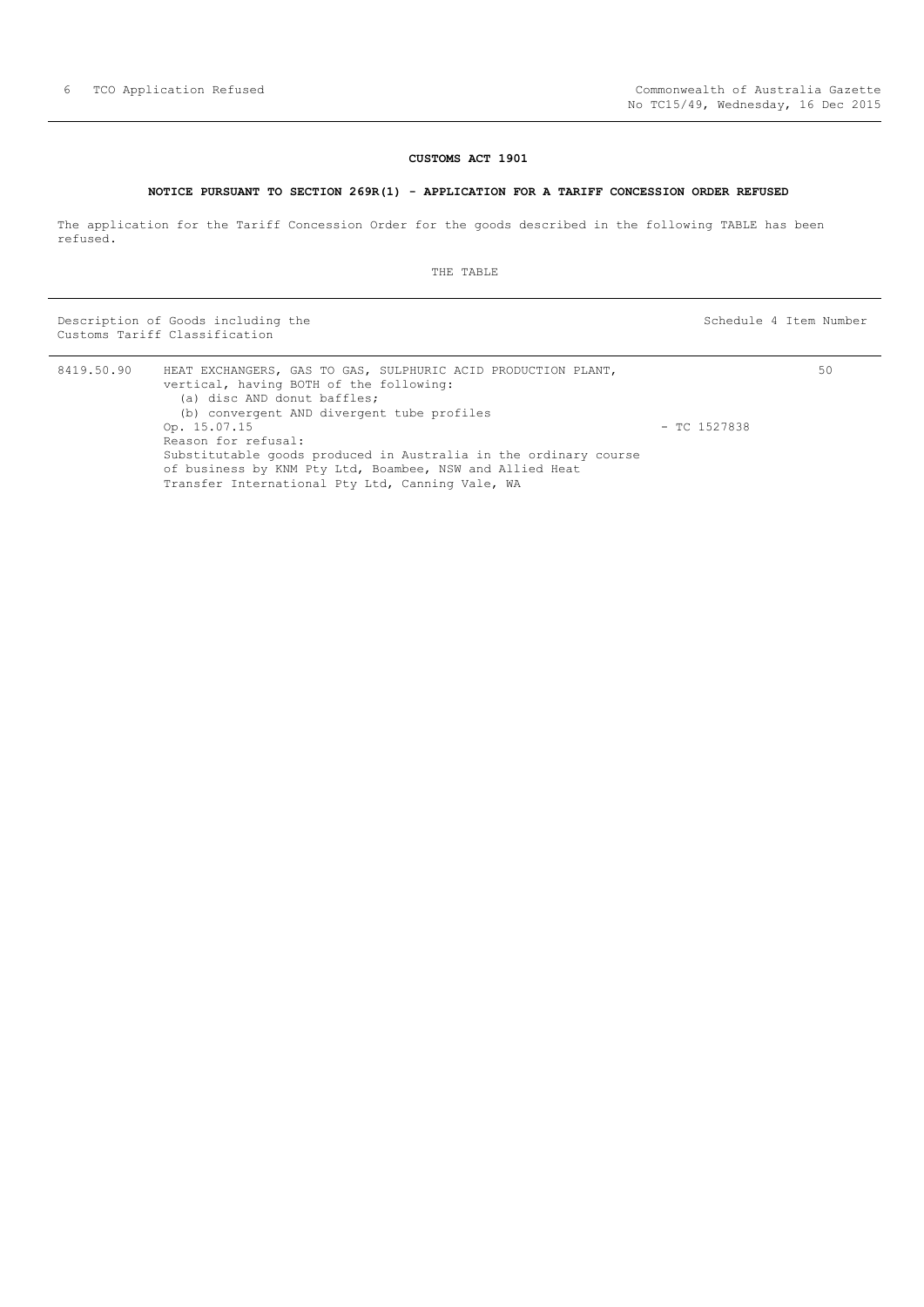# **CUSTOMS ACT 1901 - NOTICE PURSUANT TO SECTION 269R(1) - TARIFF CONCESSION ORDERS MADE**

<span id="page-6-0"></span>Tariff Concession Orders have been made for the goods described in the following TABLE.

The operative date (Op.) and TC reference No. follow the description of goods. Local manufacturers of substitutable goods may request the revocation of TCOs at any time.

|            | Description of Goods including the<br>Customs Tariff Classification                                                                                                                                                                                                                            |                                          |                                | Schedule 4 Item Number<br>Last Date of Effect<br>General Duty Rate |
|------------|------------------------------------------------------------------------------------------------------------------------------------------------------------------------------------------------------------------------------------------------------------------------------------------------|------------------------------------------|--------------------------------|--------------------------------------------------------------------|
| 3824.90.90 | MERCURY ABSORBING GRANULES, having BOTH of the following;<br>(a) aluminium hydroxide composition of NOT less than 35% and<br>NOT greater than 50%;<br>(b) copper sulphide composition NOT less than 25% and NOT<br>qreater than 35%<br>Op. 21.09.15                                            | Dec. date 14.12.15                       | $-$ TC 1535918                 | 50                                                                 |
| 3907.20.00 | ACRYLONITRILE-STYRENE COPOLYMER, grafted, dispersed in polyether<br>polyol                                                                                                                                                                                                                     |                                          |                                | 50                                                                 |
| 4911.99.00 | Op. 16.09.15<br>VIDEO ACCESS CARD BOXED SETS, including ALL of the following:<br>(a) NOT less than two action plastic figures AND mounting<br>bases;<br>(b) jigsaw puzzles;<br>(c) printed cards with access codes;<br>(d) cases AND/OR holders;<br>(e) advertising AND/OR instruction manuals | Dec. date 14.12.15                       | $-$ TC 1535189                 | 50                                                                 |
| 6404.11.90 | Op. 18.09.15<br>GOLF SHOES, having moulded soles with replaceable<br>AND/OR non-replaceable studs AND/OR sprigs AND/OR cleats<br>Op. 25.09.15                                                                                                                                                  | Dec. date 14.12.15<br>Dec. date 14.12.15 | - TC 1535525<br>$-$ TC 1536339 | 50                                                                 |
| 7305.31.00 | PIPE MODULES, steel frame, being pipework fitted rigid<br>framework, having BOTH the following:<br>(a) length NOT less than 2.5 metres;<br>(b) weight NOT less than 3 tonnes<br>Op. 31.08.15                                                                                                   | Dec. date 09.12.15                       | - TC 1533597                   | 50                                                                 |
| 7306.30.00 | PIPE MODULES, rigid steel frame, having flanged pipework, pipe<br>diameter NOT greater than 450 mm<br>Op. 01.10.15                                                                                                                                                                             | Dec. date 14.12.15                       | - TC 1536918                   | 50                                                                 |
| 7306.40.00 | PIPE MODULES, rigid steel frame, having flanged pipework, pipe<br>diameter NOT greater than 450 mm<br>Op. 01.10.15                                                                                                                                                                             | Dec. date 14.12.15                       | $-$ TC 1536919                 | 50                                                                 |
| 7307.99.00 | PIPE FITTINGS, being 45 AND/OR 90 degree threaded AND/OR<br>butt weld carbon steel hammer lug union end connection elbows,<br>having a design pressure rating NOT less than 2 300 psi<br>Op. 16.09.15                                                                                          | Dec. date 14.12.15                       | $-$ TC 1535358                 | 50                                                                 |
| 7322.90.00 | AIR HEATING SYSTEM, concrete curing, including ALL of the<br>following:<br>(a) gas burners;<br>(b) air fans;<br>(c) duct mixers;<br>(d) control dampers;<br>(e) humidity control atomized water system<br>Op. 22.09.15                                                                         | Dec. date 14.12.15                       | $-$ TC 1536040                 | 50                                                                 |
| 8405.90.00 | PARTS, HYDROGEN GENERATOR REFORMER, being ANY of the following:<br>(a) catalyst tubes whether OR not assembled;<br>(b) outlet cones;<br>(c) outlet headers<br>Op. 29.09.15                                                                                                                     | Dec. date 14.12.15                       | $-$ TC 1536468                 | 50                                                                 |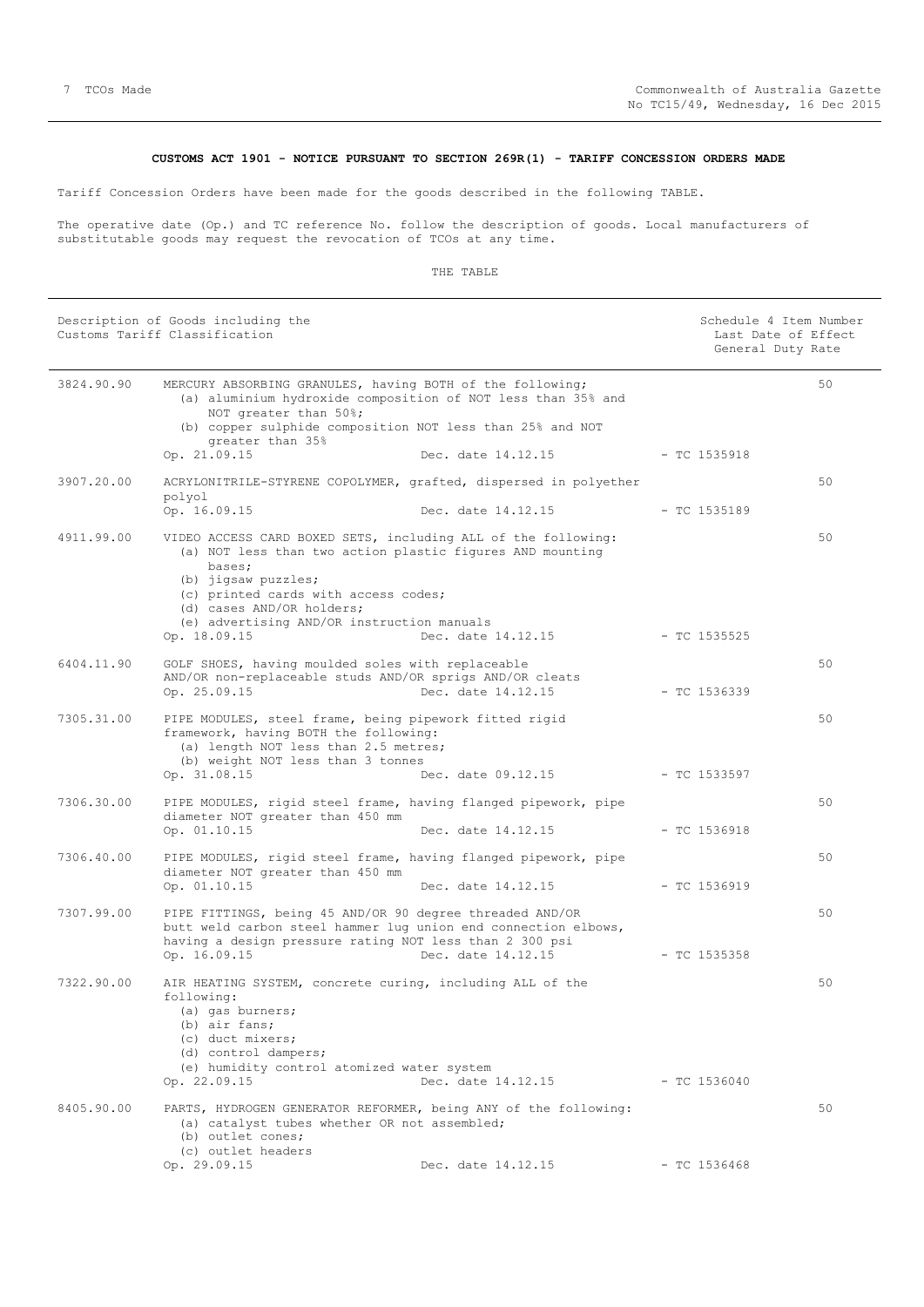|            | Description of Goods including the<br>Customs Tariff Classification                                                                                                                                                                                                                                                                                                                                                                                                                                                                                                                                                                                                                                                                                                                                                                                                                                                                                                                                                                                                                                                                                                                                                                 | Schedule 4 Item Number<br>Last Date of Effect<br>General Duty Rate |    |
|------------|-------------------------------------------------------------------------------------------------------------------------------------------------------------------------------------------------------------------------------------------------------------------------------------------------------------------------------------------------------------------------------------------------------------------------------------------------------------------------------------------------------------------------------------------------------------------------------------------------------------------------------------------------------------------------------------------------------------------------------------------------------------------------------------------------------------------------------------------------------------------------------------------------------------------------------------------------------------------------------------------------------------------------------------------------------------------------------------------------------------------------------------------------------------------------------------------------------------------------------------|--------------------------------------------------------------------|----|
| 8422.30.90 | CONTAINER FILLING AND SEALING MACHINES, programmable logic<br>controlled, having ALL of the following;<br>(a) output NOT greater 5 000 containers per hour;<br>(b) de-stackers;<br>(c) filling stations;<br>(d) sealing stations;<br>(e) greasing stations                                                                                                                                                                                                                                                                                                                                                                                                                                                                                                                                                                                                                                                                                                                                                                                                                                                                                                                                                                          |                                                                    | 50 |
|            | Op. 21.09.15<br>Dec. date 14.12.15                                                                                                                                                                                                                                                                                                                                                                                                                                                                                                                                                                                                                                                                                                                                                                                                                                                                                                                                                                                                                                                                                                                                                                                                  | - TC 1535667                                                       |    |
| 8426.11.00 | SELF LAUNCHING GIRDERS, BRIDGE CONSTRUCTION, including twin<br>winches each having a carrying capacity NOT less than 75 t<br>Op. 21.08.15<br>Dec. date 14.12.15                                                                                                                                                                                                                                                                                                                                                                                                                                                                                                                                                                                                                                                                                                                                                                                                                                                                                                                                                                                                                                                                     | - TC 1532477                                                       | 50 |
| 8428.33.00 | BELT CONVEYORS, PARCEL INDUCTION LINE<br>Dec. date 14.12.15<br>Op. 18.09.15                                                                                                                                                                                                                                                                                                                                                                                                                                                                                                                                                                                                                                                                                                                                                                                                                                                                                                                                                                                                                                                                                                                                                         | $-$ TC 1535573                                                     | 50 |
| 8428.39.00 | CONVEYORS, CROSS BELT SORTATION, including rails<br>Op. 18.09.15<br>Dec. date 14.12.15                                                                                                                                                                                                                                                                                                                                                                                                                                                                                                                                                                                                                                                                                                                                                                                                                                                                                                                                                                                                                                                                                                                                              | - TC 1535572                                                       | 50 |
| 8430.41.00 | CORE DRILLING RIGS, UNDERGROUND MINING, having BOTH of the<br>following:<br>(a) depth capacity NOT greater than 1 300 m;                                                                                                                                                                                                                                                                                                                                                                                                                                                                                                                                                                                                                                                                                                                                                                                                                                                                                                                                                                                                                                                                                                            |                                                                    | 50 |
|            | (b) feed frame length NOT greater than 1.8 m<br>Op. 18.09.15<br>Dec. date 14.12.15                                                                                                                                                                                                                                                                                                                                                                                                                                                                                                                                                                                                                                                                                                                                                                                                                                                                                                                                                                                                                                                                                                                                                  | - TC 1535493                                                       |    |
| 8431.39.00 | PARTS, STACKER AND RECLAIMER, being operator cabins<br>Op. 30.09.15<br>Dec. date 14.12.15                                                                                                                                                                                                                                                                                                                                                                                                                                                                                                                                                                                                                                                                                                                                                                                                                                                                                                                                                                                                                                                                                                                                           | - TC 1536702                                                       | 50 |
| 8431.49.90 | PARTS, SCRAPER MACHINES, TRACTOR AND/OR ARTICULATED DUMP TRUCK,<br>being ANY of the following:<br>(a) ball AND cup housings;<br>(b) hitch poles, with OR without ANY of the following:<br>(i) plates;<br>$(i)$ clamps;<br>(iii) latches;<br>(iv) pole bases,<br>(c) gooseneck valve covers;<br>(d) hydraulic hose stands;<br>(e) gates AND/OR gate extenders;<br>(f) sidewall panels;<br>(g) soil ejectors AND/OR ejector racks AND/OR ejector tails<br>AND/OR soil ejector sliders, including BOTH of the<br>following:<br>(i) height adjustors;<br>$(i)$ pins,<br>(h) rear c-shaped frames AND/OR rock picks OR light covers;<br>(i) tail panels;<br>$(i)$ v-shaped frames;<br>(k) brake hubs AND/OR wheel axle housings, with OR without<br>seals AND bearings;<br>(1) floor panels;<br>(m) cutting scraper blade edges;<br>(n) scraper train hitch assemblies, including ALL the<br>following:<br>(i) hydraulic hoses AND hose fittings;<br>(ii) rear hooks OR tail panels;<br>(iii) cabin controls,<br>(o) transport bracket supports;<br>(p) mounting brackets;<br>(q) trailing suspension arms;<br>(r) adapting OR hitching vehicle connectors;<br>(s) scraper fenders AND/OR catwalks<br>Op. 23.09.15<br>Dec. date 14.12.15 | $-$ TC 1536135                                                     | 50 |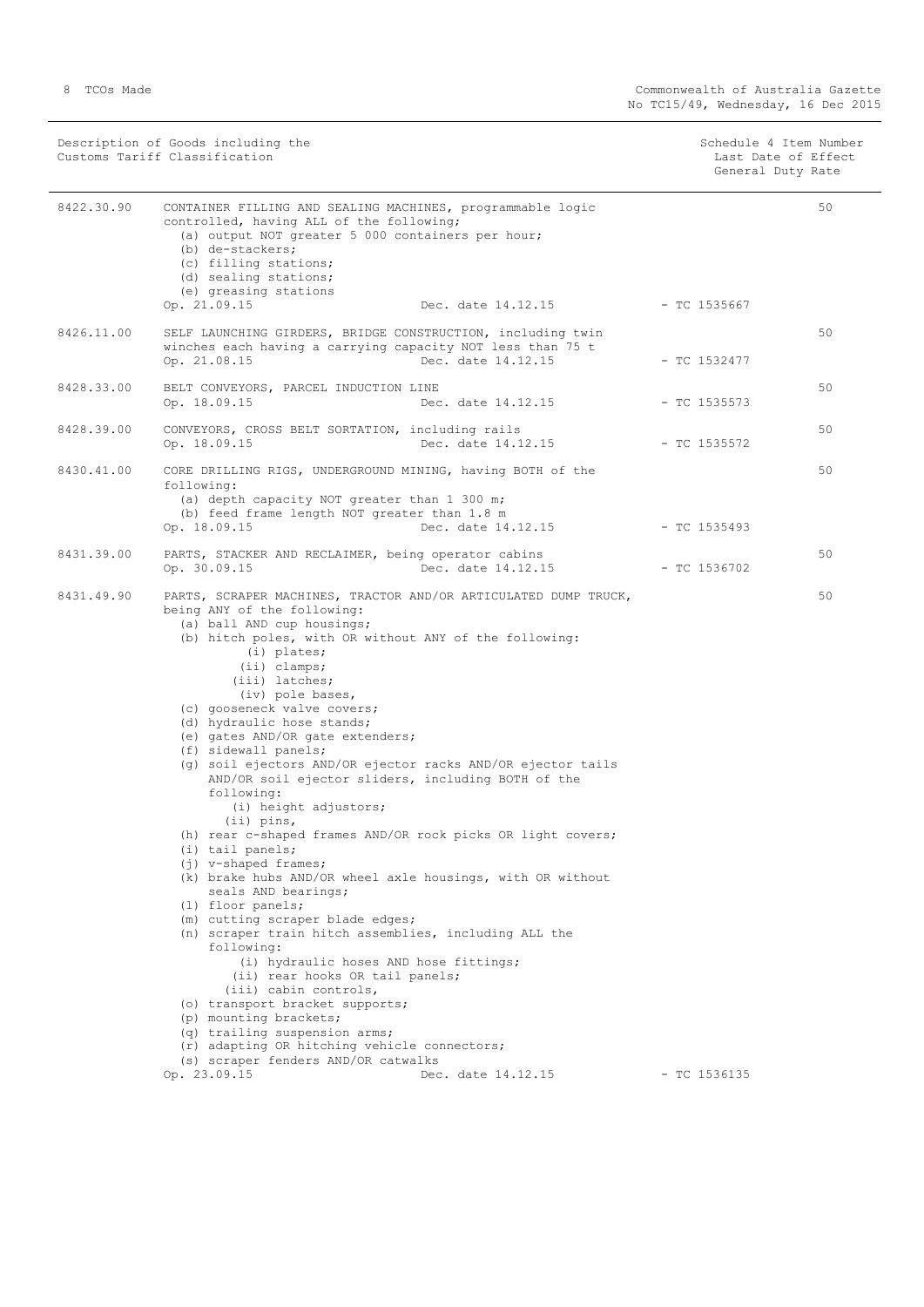|            | Description of Goods including the<br>Customs Tariff Classification                                                                                                                                                                                                                                                                                                                                                                                                                                                                                                                                                                                                                                                                      |                    | Schedule 4 Item Number<br>General Duty Rate | Last Date of Effect |
|------------|------------------------------------------------------------------------------------------------------------------------------------------------------------------------------------------------------------------------------------------------------------------------------------------------------------------------------------------------------------------------------------------------------------------------------------------------------------------------------------------------------------------------------------------------------------------------------------------------------------------------------------------------------------------------------------------------------------------------------------------|--------------------|---------------------------------------------|---------------------|
| 8465.99.00 | PLASTIC PANEL PUNCHING MACHINES, having ALL of the following:<br>(a) plastic panel transfer table;<br>(b) shape AND/OR hole punch;<br>(c) plastic panel length carrying capacity of up to 4 500 mm<br>Op. 17.09.15                                                                                                                                                                                                                                                                                                                                                                                                                                                                                                                       | Dec. date 14.12.15 | $-$ TC 1535482                              | 50                  |
| 8474.90.00 | PARTS, VERTICAL ROLLER MILL, being ANY of the following:<br>$(a)$ sockets;<br>(b) retainer rings;<br>(c) drive side sealing plate units;<br>(d) tension rods;<br>(e) articulated heads;<br>(f) butt strip pins;<br>(g) grinding plate rings;<br>(h) torque support bolts;<br>$(i)$ bushes;<br>(j) grinding roller stops;<br>(k) torque support scrapers;<br>(1) torque support sliding bearings;<br>(m) torque support buffer heads;<br>(n) clevis;<br>(o) piston rod yokes<br>Op. 21.09.15                                                                                                                                                                                                                                              | Dec. date 14.12.15 | - TC 1535575                                | 50                  |
| 8477.80.00 | CAVITY MILLING AND CHIP IMPLANTING MACHINES, INTEGRATED CIRCUIT<br>CARD, programmable logic controlled, including ALL of the<br>following:<br>(a) water cooled spindle drive;<br>(b) programming AND controlling interface;<br>(c) pre-heating AND/OR heating AND cooling stations;<br>(d) spooling module;<br>(e) card feeding AND stacking module;<br>(f) card AND chip tape transport AND indexing module;<br>(g) cavity measurement station;<br>(h) cold press unit;<br>(i) electrical contact station,<br>with OR without ANY of the following:<br>(i) vision inspection module;<br>(ii) contactless test module;<br>(iii) resonance frequency measurement module;<br>(iv) magazine handlers AND/OR magazine buffer<br>Op. 16.09.15 | Dec. date 14.12.15 | $-$ TC 1535357                              | 50                  |
| 8511.30.00 | KITS, CHAINSAW SERVICE, consisting of ALL of the following:<br>(a) carburettor with OR without throttle rod;<br>(b) flywheel;<br>(c) ignition module<br>Op. 22.09.15                                                                                                                                                                                                                                                                                                                                                                                                                                                                                                                                                                     | Dec. date 14.12.15 | - TC 1536113                                | 50                  |
| 8536.30.00 | SURGE ARRESTER MODULES, single OR multi line, having BOTH of the<br>following:<br>(a) peak current normal mode being EITHER of the following:<br>(i) 0.2 kA;<br>(ii) 6.5 kA,<br>(b) peak current common mode NOT less than 0.15 kA and NOT<br>greater than 0.5 kA<br>Op. 30.07.15                                                                                                                                                                                                                                                                                                                                                                                                                                                        | Dec. date 14.12.15 | $-$ TC 1529895                              | 50                  |
| 8537.10.90 | POWER POINT CONVERSION PLUGS, remote control AND/OR sensor<br>operated<br>Op. 18.09.15                                                                                                                                                                                                                                                                                                                                                                                                                                                                                                                                                                                                                                                   | Dec. date 14.12.15 | $-$ TC 1535547                              | 50                  |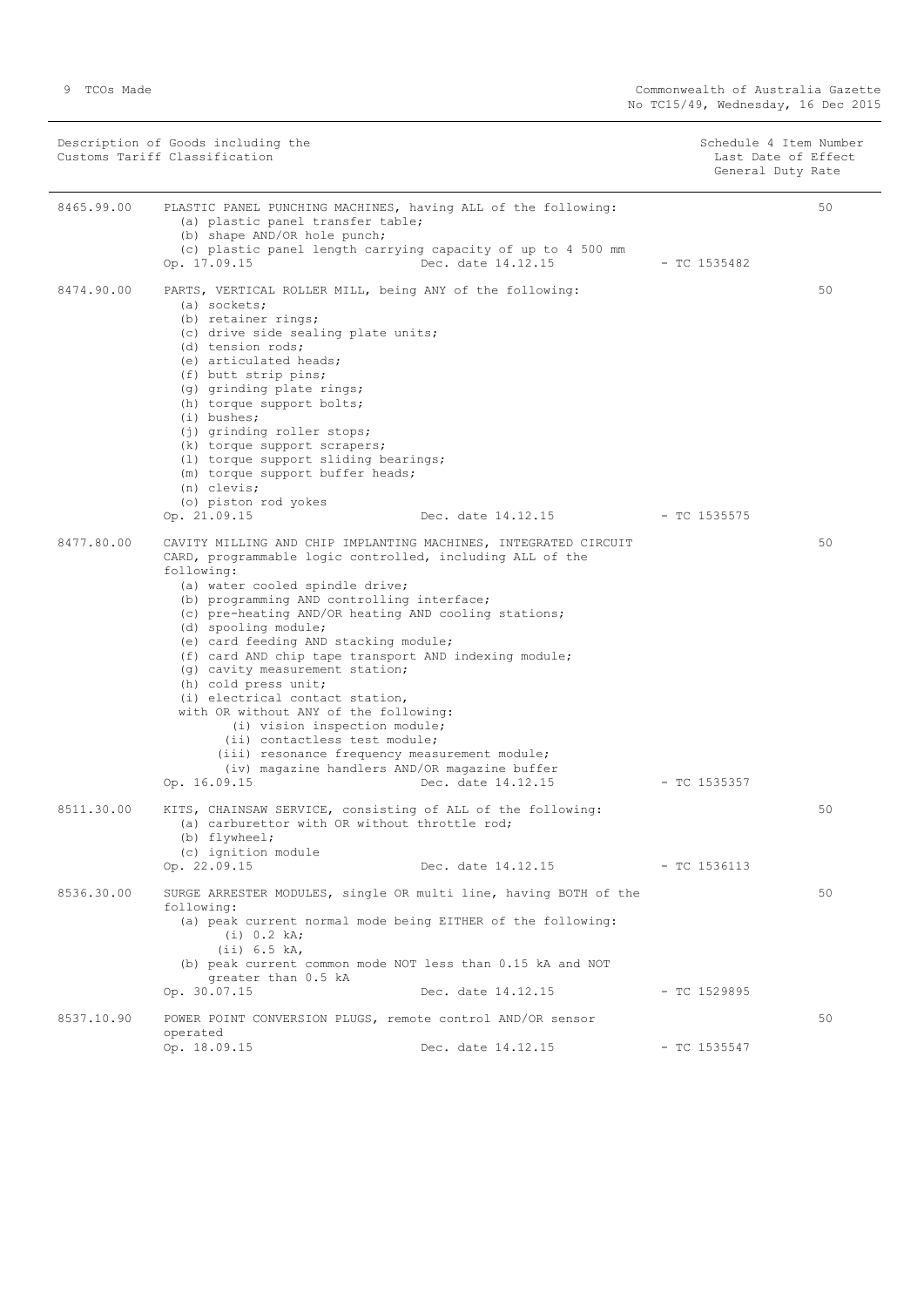# **NOTIFICATION OF AN AUSTRALIAN INDUSTRY REVOCATION REQUEST - SECTION 269SC(1A) CUSTOMS ACT**

<span id="page-9-0"></span>An application has have been lodged for revocation of the Tariff Concession Order set out in the following TABLE.

The Lodgement Request Date shown in the table below is the intended revocation date for the Tariff Concession Order which will take effect should the application for revocation be successful.

Importations not covered by in transit provisions may be subject to post action as any decision to revoke an order is backdated to the date of request for revocation.

|            | Description of Goods including the<br>Customs Tariff Classification                                                                                                                  |                    | Schedule 4 Item Number<br>Lodgement Request Date |
|------------|--------------------------------------------------------------------------------------------------------------------------------------------------------------------------------------|--------------------|--------------------------------------------------|
| 8428.20.00 | LOCOMOTIVE SANDBOX FILLING SYSTEM, having ALL of the following:<br>(a) piping;<br>(b) flexible connectors;<br>(c) control switches;<br>(d) pneumatic conveyor;<br>(e) filling valves |                    | 50<br>09.12.15                                   |
|            | Op. 18.07.11                                                                                                                                                                         | Dec. date 05.10.11 | $-$ TC 1123775                                   |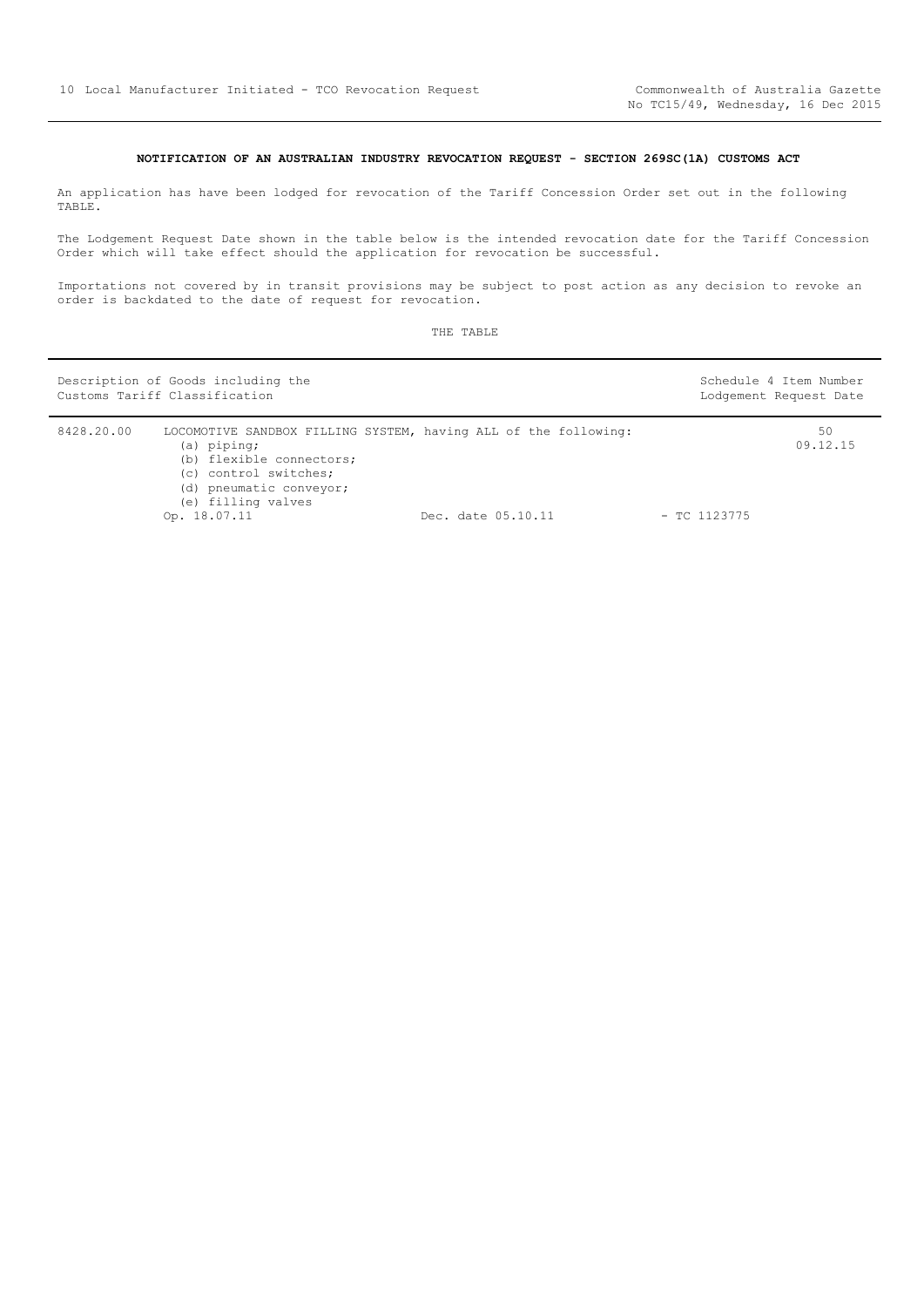## **CUSTOMS ACT 1901**

## <span id="page-10-0"></span>**NOTICE PURSUANT TO SECTION 269SE(2) - TARIFF CONCESSION ORDER REVOCATION AT THE INITIATIVE OF THE COMPTROLLER-GENERAL OF CUSTOMS**

The Tariff Concession Orders listed in THE TABLE below have has not been used for at least 2 years and have been revoked under Section 269SD(1A). In transit provisions apply.

The intention to revoke these orders was notified in Gazette TC15/44 dated 11 November 2015.

Contact: Phone 02 6198 7289, fax 02 6275 6376 or email [tarcon@border.gov.au.](mailto:tarcon@border.gov.au)

| Description of Goods including the<br>Customs Tariff Classification |                                                                                                                                                                                                                                                                                                                                                                                                                                                                                                                                                                                                                  | Schedule 4 Item Number<br>Last Date of Effect |                |
|---------------------------------------------------------------------|------------------------------------------------------------------------------------------------------------------------------------------------------------------------------------------------------------------------------------------------------------------------------------------------------------------------------------------------------------------------------------------------------------------------------------------------------------------------------------------------------------------------------------------------------------------------------------------------------------------|-----------------------------------------------|----------------|
| 7907.00.90                                                          | RIBBONS, ZINC, having ALL of the following:<br>(a) gross weight NOT less than 0.9 kg/m;<br>(b) core wire diameter NOT less than 3 mm;<br>(c) coil length NOT less 152 m;<br>(d) composition NOT less than 99% zinc                                                                                                                                                                                                                                                                                                                                                                                               |                                               | 50<br>08.12.15 |
|                                                                     | Op. 04.04.07<br>Dec. date 29.06.07<br>Revoked: 2 years non-use. In transit provisions apply                                                                                                                                                                                                                                                                                                                                                                                                                                                                                                                      | $- TC 0705137$                                |                |
| 8202.10.00                                                          | HACKSAWS, insulated, complying with IEC 900 standard, tested<br>to 10 000 V<br>Op. 25.01.94<br>Dec. date 06.05.94<br>Revoked: 2 years non-use. In transit provisions apply                                                                                                                                                                                                                                                                                                                                                                                                                                       | $-$ TC 9402010                                | 50<br>08.12.15 |
| 8203.40.00                                                          | PUNCHES, HOLE, hinged, plastic, incorporating an ornamental pin<br>and pin backing<br>Op. 28.01.09<br>Dec. date 24.04.09<br>Revoked: 2 years non-use. In transit provisions apply                                                                                                                                                                                                                                                                                                                                                                                                                                | $-$ TC 0902744                                | 50<br>08.12.15 |
| 8424.89.90                                                          | WATER QUENCHERS, ALUMINIUM EXTRUSIONS, comprising ALL of the<br>following:<br>(a) upper and lower mist water jets;<br>$(b)$ air cooler;<br>(c) integrated roller table<br>Op. 06.10.05<br>Dec. date 03.01.06                                                                                                                                                                                                                                                                                                                                                                                                     | $-$ TC 0513533                                | 50<br>08.12.15 |
| 8537.20.90                                                          | Revoked: 2 years non-use. In transit provisions apply<br>SWITCHYARDS, including ALL of the following:<br>(a) 3 phase 500 kV motor operated disconnectors;<br>(b) 3 phase motor operated earth switches;<br>(c) busbar station post insulators;<br>(d) 500 kV capacitor voltage transformers;<br>(e) 500 kV capacitor voltage dividers;<br>$(f)$ cabling;<br>(g) transmission lines;<br>(h) steel pylons;<br>(i) switchboard;<br>(j) 500 kV circuit breakers;<br>(k) control system;<br>(1) battery back up system<br>Op. 02.09.09<br>Dec. date 24.02.10<br>Revoked: 2 years non-use. In transit provisions apply | $-$ TC 0932405                                | 50<br>08.12.15 |
| 9506.99.90                                                          | BACKBOARDS, basketball, fan shaped, die cast aluminium<br>Op. 11.03.94<br>Dec. date 15.07.94<br>Revoked: 2 years non-use. In transit provisions apply                                                                                                                                                                                                                                                                                                                                                                                                                                                            | $-$ TC 9403631                                | 50<br>08.12.15 |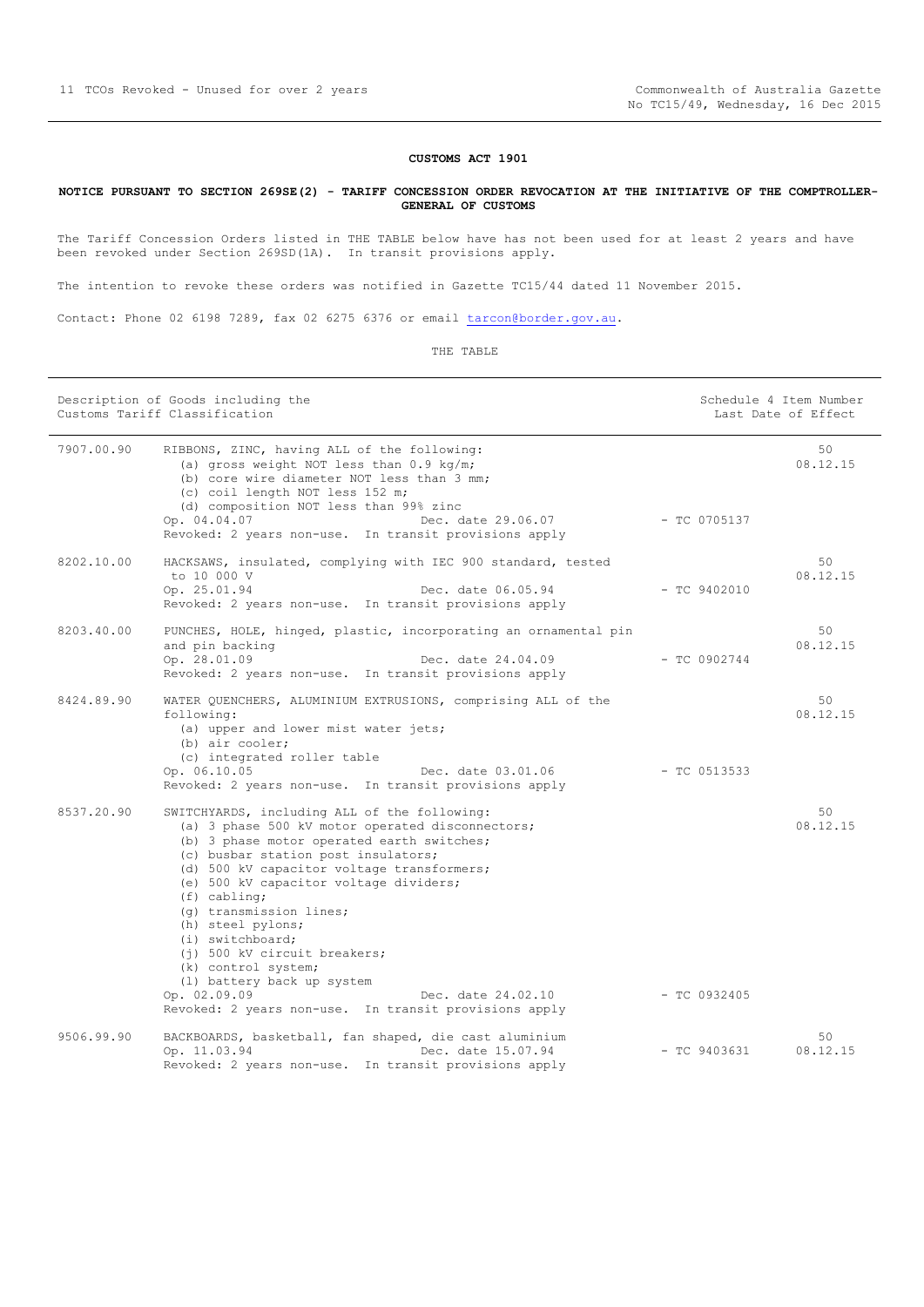Tariff<br>Classification

## <span id="page-11-0"></span>COMMERCIAL TARIFF CONCESSION ORDERS (CTCOs) & TARIFF CONCESSION ORDERS (TCOs) NOT USED IN THE PREVIOUS 2 YEARS

The Comptroller-General of Customs is satisfied that the CTCOs and TCOs listed in the table below are no longer required because, in the 2 years preceding the day of this notice, they have not been quoted in an import declaration to secure a concessional rate of duty.

From Thursday, 14 January 2016, it is intended to take action to revoke these Orders under subsection 269SD (1A) of the Customs Act 1901. In accordance with subsection 269SG(2) of the Customs Act 1901, in transit provisions shall apply. If revoked, the expected date of effect will be 13 January 2016.

Interested parties are invited to provide, by close of business, Wednesday, 13 January 2016, written reasons why an Order should NOT be revoked.

Please advise if any of the Orders listed below have been quoted on an import declaration.

If a request is made to retain an Order used for the granting of a Determination, please specify the Determination and the linked Item number to enable mapping to the Order and its scope.

Contact: Email tarcon@border.gov.au, fax 02 6198 7203 or phone 02 6275 6534.

THE TABLE

Description  $\blacksquare$ 

| BELTS, vee, having vee on BOTH inner and outer driving edges of<br>the belt (double sided)                                                                                                                                                                                                                                                                                                       |
|--------------------------------------------------------------------------------------------------------------------------------------------------------------------------------------------------------------------------------------------------------------------------------------------------------------------------------------------------------------------------------------------------|
| Op. 01.01.02<br>Dec. date 07.01.02<br>$-$ TC 0105902                                                                                                                                                                                                                                                                                                                                             |
| TYRES, vintage automobile reproduction, size 700 x 16", rim<br>size 400 mm to 410 mm, white walls, 6 ply construction<br>Op. 08.03.90<br>Dec. date 07.06.90<br>$-$ TC 9002583                                                                                                                                                                                                                    |
| TYRES, pneumatic, having BOTH of the following:<br>(a) a rating NOT exceeding 16 ply;<br>(b) a section width NOT less than the rim dia,<br>NOT being tyres of a kind used for motor racing or on aircraft<br>Op. 01.01.02<br>Dec. date 03.01.02<br>$-$ TC 0200376                                                                                                                                |
| TYRES, pneumatic, both cross ply and radial, 8 ply rating, load<br>range D or less, incorporating three stage lug construction to ANY<br>size specification listed in THE TABLE<br>THE TABLE                                                                                                                                                                                                     |
| bias ply construction - $33.00 \times 12.50 - 15LT$<br>33.00 x 15.5 - 15LT<br>$35.0 \times 15.0 - 15LT$<br>$35.0 \times 15.5 - 15LT$<br>078 - 15LT<br>$36.0 \times 12.50 - 15LT$<br>38.0 x 12.50 - 15LT<br>$38.5 \times 16.0 - 15LT$<br>39.5 x 15.0 - 15LT<br>$42.0 \times 15.0 - 15LT$<br>$44.0 \times 18.5 - 15LT$<br>44.0 x 19.5<br>$-15LT$                                                   |
| $33.0 \times 13.0 - 16LT$<br>bias ply construction -<br>078<br>$-16LT$<br>$36.0 \times 13.0 - 16LT$<br>38.0 x 13.0<br>- 16LT                                                                                                                                                                                                                                                                     |
| bias ply construction -<br>$33.0 \times 12.5 - 16.5LT$<br>$33.0 \times 15.5 - 16.5LT$<br>$35.0 \times 15.0$<br>$-16.5LT$<br>$35.0 \times 15.5 - 16.5LT$<br>$36.0 \times 12.5$<br>$-16.5LT$<br>$38.0 \times 12.5 - 16.5LT$<br>$38.5 \times 16.0 - 16.5LT$<br>$39.5 \times 15.0 - 16.5LT$<br>$42.0 \times 15.0 - 16.5LT$<br>44.0 x 18.5<br>$-16.5LT$<br>radials construction -<br>$LT$ 305 - 85R16 |
|                                                                                                                                                                                                                                                                                                                                                                                                  |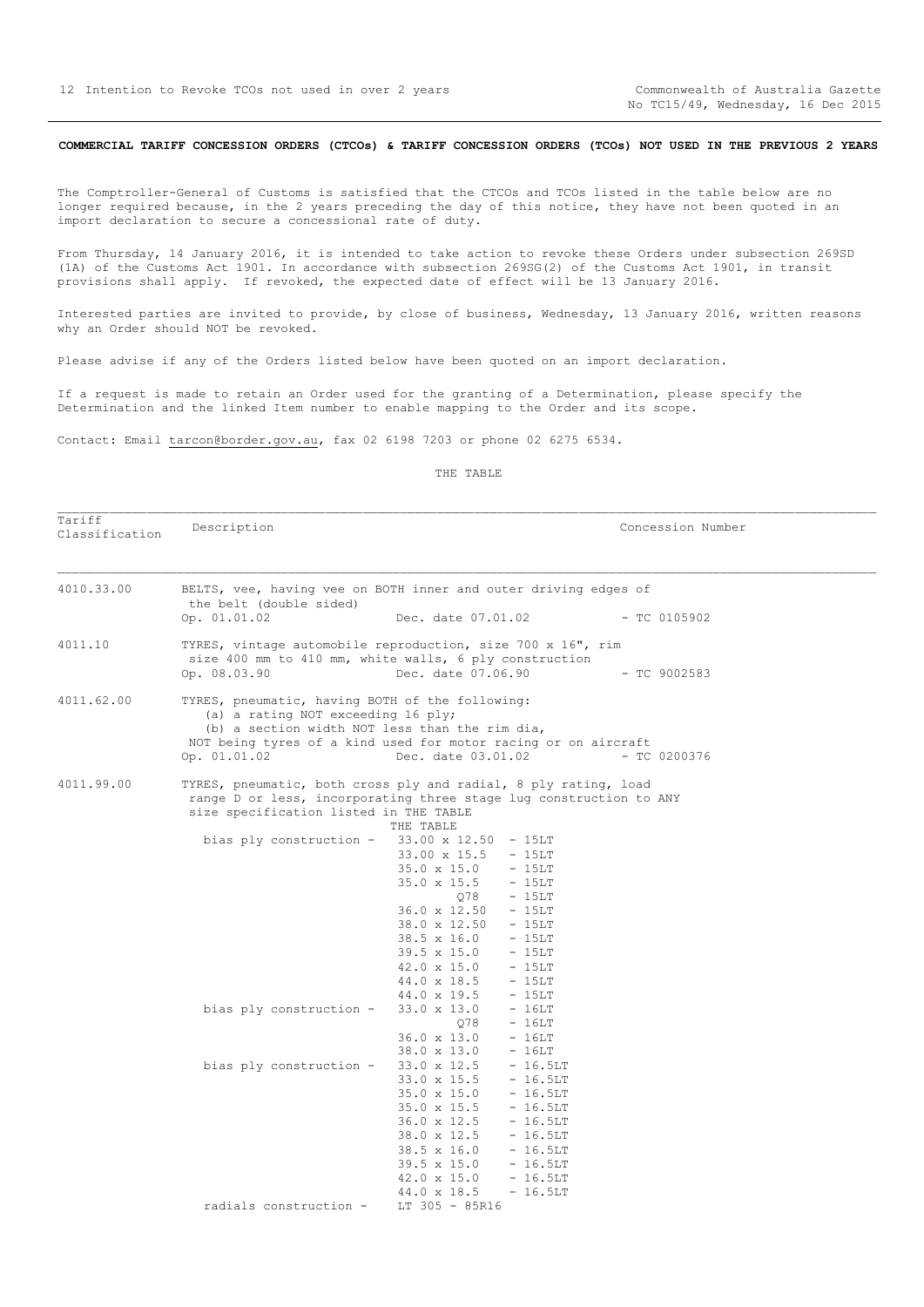|            |                                                                                                                                                                                                                                                                                                                                                                                                                                                                           | LT 315 - 85R15                                                                                                                                                                                                                  |                |
|------------|---------------------------------------------------------------------------------------------------------------------------------------------------------------------------------------------------------------------------------------------------------------------------------------------------------------------------------------------------------------------------------------------------------------------------------------------------------------------------|---------------------------------------------------------------------------------------------------------------------------------------------------------------------------------------------------------------------------------|----------------|
|            |                                                                                                                                                                                                                                                                                                                                                                                                                                                                           | 33.0 x 12.5R15                                                                                                                                                                                                                  |                |
|            |                                                                                                                                                                                                                                                                                                                                                                                                                                                                           | 33.0 x 12.5R16.5<br>36.0 x 14.5R15                                                                                                                                                                                              |                |
|            |                                                                                                                                                                                                                                                                                                                                                                                                                                                                           | 36.0 x 14.5R16.5                                                                                                                                                                                                                |                |
|            |                                                                                                                                                                                                                                                                                                                                                                                                                                                                           | 38.0 x 15.5R15                                                                                                                                                                                                                  |                |
|            |                                                                                                                                                                                                                                                                                                                                                                                                                                                                           | 38.0 x 15.5R16.5                                                                                                                                                                                                                |                |
|            | Op. 01.01.02                                                                                                                                                                                                                                                                                                                                                                                                                                                              | Dec. date 03.01.02                                                                                                                                                                                                              | $-$ TC 0106211 |
| 8417.90.00 | fingers                                                                                                                                                                                                                                                                                                                                                                                                                                                                   | PARTS, FLASH FURNACE, with supporting framework, being hot faced<br>composite copper water cooled elements with embedded copper                                                                                                 |                |
|            | Op. 25.11.09                                                                                                                                                                                                                                                                                                                                                                                                                                                              | Dec. date 26.02.10                                                                                                                                                                                                              | $-$ TC 0944813 |
| 8417.90.00 | mechanisms<br>Op. 06.02.12                                                                                                                                                                                                                                                                                                                                                                                                                                                | PARTS, ROTARY CEMENT KILN, being hydraulic thrust roller<br>Dec. date 16.04.12                                                                                                                                                  | $-$ TC 1204184 |
| 8417.90.00 | PARTS, BRICK KILN, being ANY of the following:<br>(a) walls, having ALL of the following:<br>(i) socket AND bearing bricks;<br>(ii) mineral fibre insulation,<br>(b) ceilings, having ALL of the following:<br>(i) support hangers and slabs;<br>(iii) mineral fibre insulation;<br>(iv) steel cover plates,<br>(c) steel parts, being ANY of the following:<br>(i) cross beams with clamps;<br>(ii) gas flue offtake boxes;<br>$(iii)$ u channel;<br>(iv) ceiling plates | (ii) expansion joints with sealing material;                                                                                                                                                                                    |                |
|            | Op. 09.10.12                                                                                                                                                                                                                                                                                                                                                                                                                                                              | Dec. date 07.01.13                                                                                                                                                                                                              | $-$ TC 1238295 |
| 8418.69.00 | TANKS, STORAGE, PRESSURISED LIQUID C02, refrigerated<br>Op. 01.06.07                                                                                                                                                                                                                                                                                                                                                                                                      | Dec. date 17.08.07                                                                                                                                                                                                              | $-$ TC 0708310 |
| 8418.69.00 | (a) immersion and freezing in same compartment;<br>(b) crust freezing product in liquid nitrogen bath;<br>(c) producing a stream of cold vapour;<br>(e) fluidisation of product using cryogenic vapour,<br>NOT being air blast or batch freezers<br>Op. 02.04.96                                                                                                                                                                                                          | FREEZERS, stainless steel construction, fluidised bed, using liquid<br>nitrogen as the freezing medium, capable of ALL of the following:<br>(d) surrounding product with cold vapour in freezing process;<br>Dec. date 16.08.96 | $-$ TC 9605255 |
| 8418.69.00 | FREEZERS, FOOD PROCESSING, having ALL of the following:<br>(b) programmable logic controlled touch screens;<br>and NOT less than minus 18 degrees Celsius;                                                                                                                                                                                                                                                                                                                | (a) twin rotating drum diameter of NOT less than 3 500 mm;<br>(c) temperature capacity NOT greater than 90 degrees Celsius                                                                                                      |                |
|            | Op. 18.01.08                                                                                                                                                                                                                                                                                                                                                                                                                                                              | (d) maximum output capacity NOT less than 3 tonnes per hour<br>Dec. date 04.04.08                                                                                                                                               | $-$ TC 0801135 |
| 8418.99.00 | the following:<br>(a) mould strips;<br>(b) mould rings                                                                                                                                                                                                                                                                                                                                                                                                                    | PARTS, ICE CONFECTIONERY MACHINERY, stainless steel, being EITHER of                                                                                                                                                            |                |
|            | Op. 16.03.04                                                                                                                                                                                                                                                                                                                                                                                                                                                              | Dec. date 18.06.04                                                                                                                                                                                                              | $-$ TC 0402744 |
| 8419.32.00 | (a) variable temperature zones;<br>(b) computer controlled timber cooler;<br>sensors;<br>(d) heated by ANY of the following:<br>$(i)$ steam;<br>(ii) hot water;<br>(iii) thermal oil;<br>(iv) electricity<br>Op 30.03.04                                                                                                                                                                                                                                                  | KILNS, VACUUM TIMBER DRYING, comprising ALL the following:<br>(c) condensation volume, moisture content and temperature<br>Dec. date $18.06.04$ - TC 0403302                                                                    |                |
| 8419.40.00 |                                                                                                                                                                                                                                                                                                                                                                                                                                                                           | FRACTIONATING COLUMNS OR DISTILLATION TUBES, ETHANE FROM                                                                                                                                                                        |                |
|            | ETHYLENE SEPARATION, DISTILLING OR RECTIFYING PLANT<br>Op. 15.06.12                                                                                                                                                                                                                                                                                                                                                                                                       | Dec. date 03.09.12                                                                                                                                                                                                              | $-$ TC 1220501 |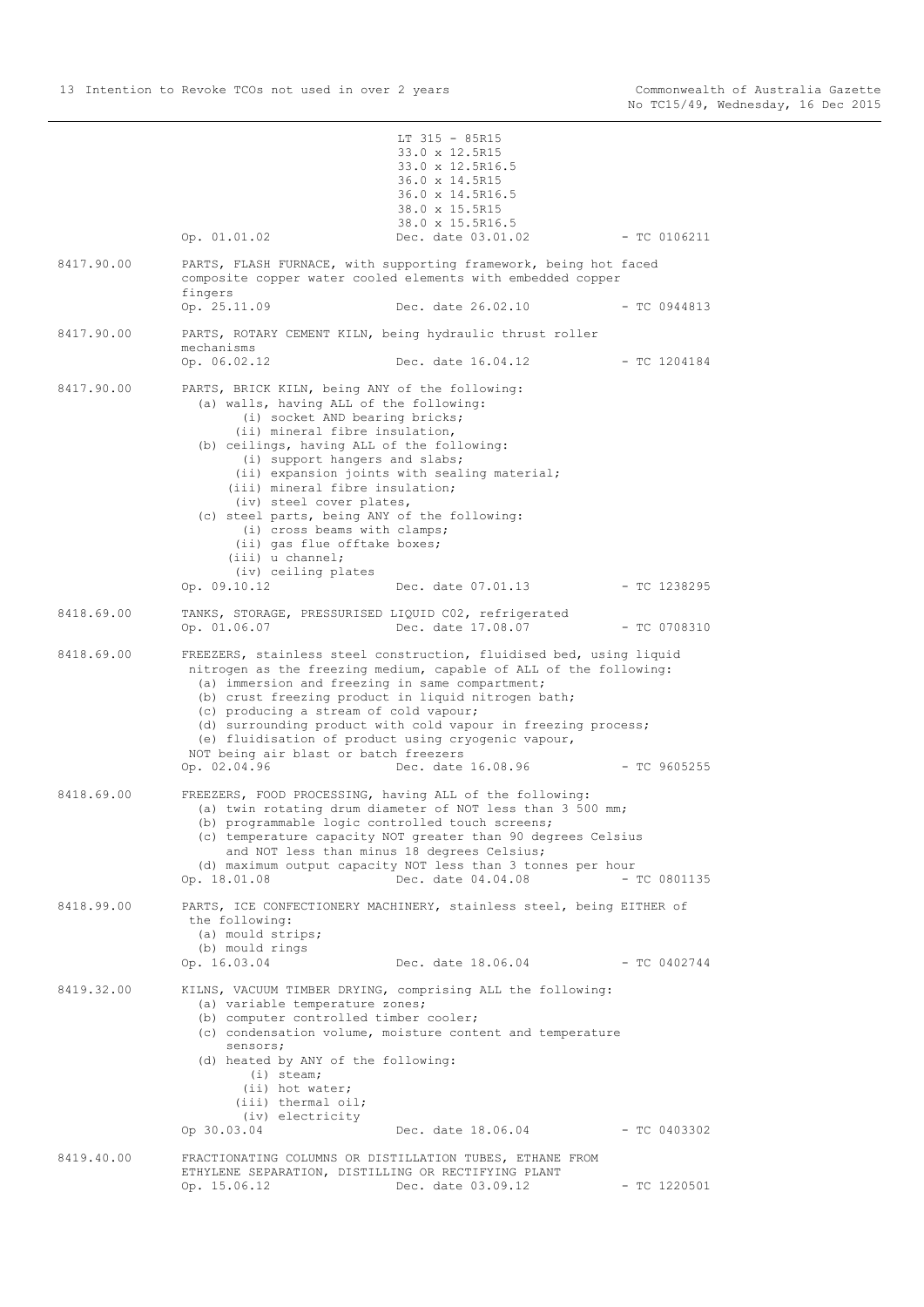| 8479.89.90 | PAINT ROLLER HEAD MAKING MACHINES<br>Op. 11.08.09                                                                                                                                                                                                                                  | Dec. date 16.10.09                                                                                                                                                                                                                                                                                                                               | - TC 0929263   |
|------------|------------------------------------------------------------------------------------------------------------------------------------------------------------------------------------------------------------------------------------------------------------------------------------|--------------------------------------------------------------------------------------------------------------------------------------------------------------------------------------------------------------------------------------------------------------------------------------------------------------------------------------------------|----------------|
| 8479.89.90 | TAMPON MAKING MACHINES<br>Op. 30.12.09                                                                                                                                                                                                                                             | Dec. date 12.03.10                                                                                                                                                                                                                                                                                                                               | - TC 0950450   |
| 8479.89.90 | TEST TREES, SUBSEA OIL AND/OR GAS WELLS, whether or not<br>including flowheads, comprising ALL of the following:<br>(a) ball valves;<br>(b) flapper valves;<br>(c) latch assemblies<br>Op. 11.01.10                                                                                | Dec. date 22.03.10 - TC 1001707                                                                                                                                                                                                                                                                                                                  |                |
| 8479.89.90 | ALL of the following:<br>(a) winders;<br>(b) unwinders;<br>(c) extruders;<br>(d) mixers;<br>(e) former and laminators<br>Op. 08.07.10                                                                                                                                              | AIR BUBBLE AND ALUMINIUM FOIL LAMINATE PRODUCTION LINE, having<br>Dec. date 13.09.10                                                                                                                                                                                                                                                             | - TC 1031105   |
| 8479.89.90 | (a) compressor;<br>(b) air supply hoses;<br>(c) control monitor;<br>(d) fibre glass push rod;<br>(e) sealant packer;<br>(f) quidance camera<br>Op. 03.08.10                                                                                                                        | PIPE LINING AND SEALING SYSTEM, including ALL of the following:<br>Dec. date 01.11.10 - TC 1035607                                                                                                                                                                                                                                               |                |
| 8479.89.90 | incorporating ALL of the following:<br>(a) pressing stations;<br>(b) maximum pressing force NOT less than 1 800 kN;<br>(c) hopper storage capacity NOT less than 100 L;<br>Celsius;<br>(f) tooling cleaners;<br>(g) release agent sprayers;<br>(h) weighers<br>Op. 04.11.10        | BRAKE PAD MANUFACTURING MACHINES, programmable logic controlled,<br>(d) maximum moulding temperature NOT less than 45 degrees<br>(e) maximum mould filling height NOT less than 20 mm;<br>Dec. date 24.01.11                                                                                                                                     | - TC 1049168   |
| 8479.89.90 | than $4\,600$ mm;<br>2 400 mm;<br>control zones;<br>$(e)$ dry pumps;<br>(f) upper release sheet cleaning system<br>Op. 22.11.10                                                                                                                                                    | LAMINATING MACHINES, SOLAR PANEL, having ALL of the following;<br>(a) working area length NOT less than 3 300 mm and NOT greater<br>(b) working area width NOT less than 1 700 mm and NOT greater<br>(c) lamination material thickness NOT greater than 20 mm;<br>(d) NOT less than 15 and NOT greater than 25 temperature<br>Dec. date 28.02.11 | - TC 1051419   |
| 8479.89.90 | remote spooling controls<br>Op. 11.05.11                                                                                                                                                                                                                                           | REELERS, OIL AND GAS WELL, hydraulic, trailer mounted, having<br>Dec. date 01.08.11                                                                                                                                                                                                                                                              | $-$ TC 1114829 |
| 8479.89.90 | including ALL of the following:<br>(a) clinching station;<br>(b) glue line dispenser;<br>(c) mirror shaping and joining station;<br>(d) conveyors;<br>(e) handlers;<br>(f) cleaning brushes;<br>(g) photogrammetric quality measurement station;<br>(h) destackers<br>Op. 23.05.11 | SOLAR REFLECTOR ASSEMBLY LINE, programmable logic controlled,<br>Dec. date 22.08.11                                                                                                                                                                                                                                                              | $-$ TC 1116117 |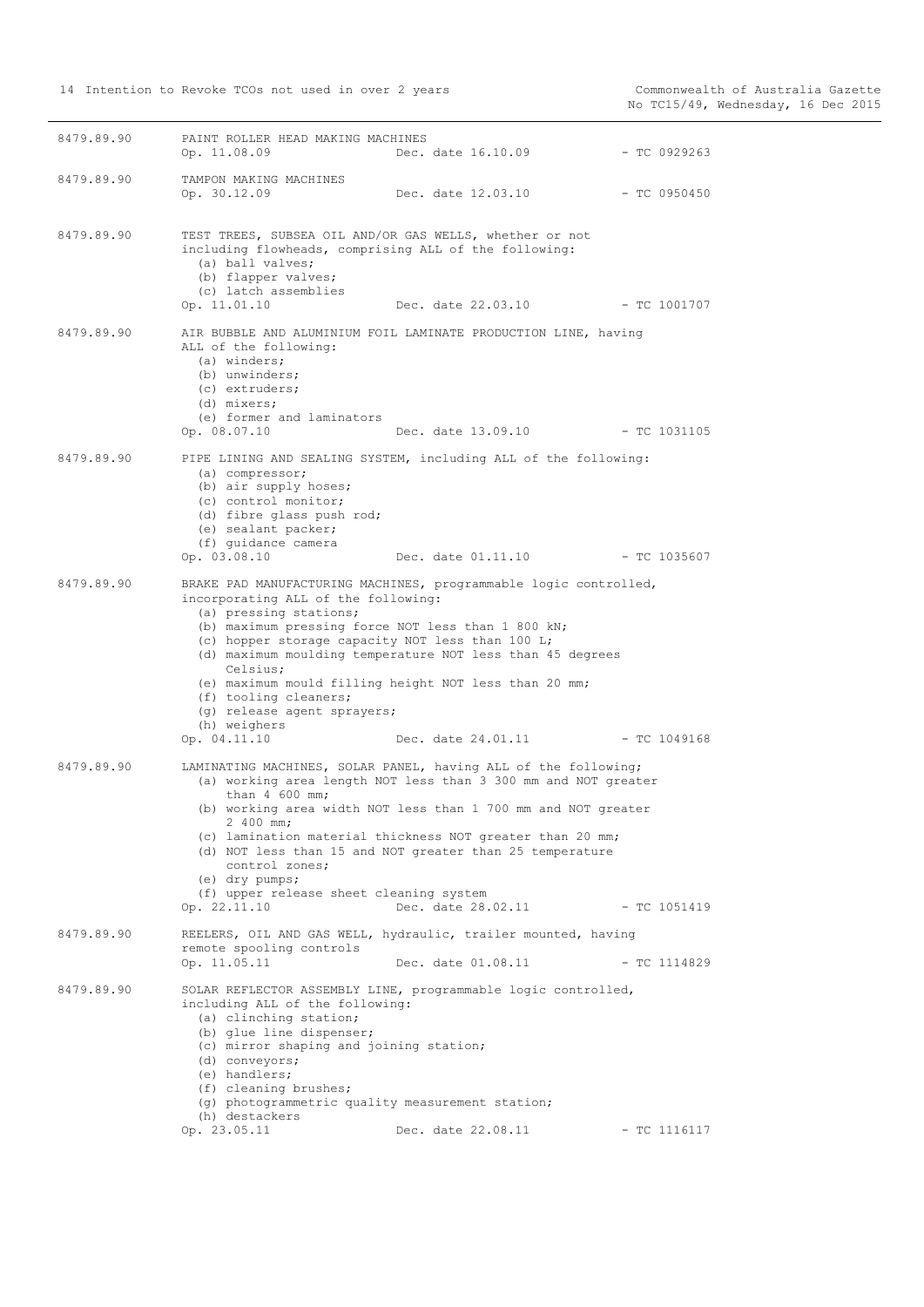| 8479.89.90 | ANODE CLEANING MACHINES, ROLLER CONVEYOR INTEGRATED, CARBON BAKE<br>FURNACE, being ANY of the following:<br>(a) anode deburrers;<br>sensors;                                                                                                                                                                                                                                                                                                                                                                                                               | (b) anode stub hole cleaners, with OR without photoelectric                   |                |
|------------|------------------------------------------------------------------------------------------------------------------------------------------------------------------------------------------------------------------------------------------------------------------------------------------------------------------------------------------------------------------------------------------------------------------------------------------------------------------------------------------------------------------------------------------------------------|-------------------------------------------------------------------------------|----------------|
|            | (c) anode scrapers<br>Op. 03.08.11                                                                                                                                                                                                                                                                                                                                                                                                                                                                                                                         | Dec. date 28.10.11                                                            | $-TC$ 1126039  |
| 8479.89.90 | PRESSES, HYDRAULIC MOULDING, automotive carpet, programmable<br>logic controlled                                                                                                                                                                                                                                                                                                                                                                                                                                                                           |                                                                               |                |
|            | Op. 10.08.11                                                                                                                                                                                                                                                                                                                                                                                                                                                                                                                                               | Dec. date 02.11.11                                                            | $-$ TC 1126916 |
| 8479.89.90 | PRESSES, ALUMINIUM DROSS<br>Op. 13.10.11                                                                                                                                                                                                                                                                                                                                                                                                                                                                                                                   | Dec. date 04.01.12                                                            | - TC 1134471   |
| 8479.89.90 | CRUSHING MILLS, LEAD ACID BATTERY, including ALL of the<br>following:<br>(a) hammermill crusher;<br>(b) separators;<br>(c) screw conveyors<br>Op. 21.11.11                                                                                                                                                                                                                                                                                                                                                                                                 | Dec. date 06.02.12 - TC 1138786                                               |                |
| 8479.89.90 | SAND DISTRIBUTION SYSTEM, TRAM OR TRAIN, including ALL of the<br>following:<br>(a) hopper;<br>(b) dosing piston;<br>(c) air compressor<br>Op. 06.12.11                                                                                                                                                                                                                                                                                                                                                                                                     | Dec. date 06.03.12                                                            | $-$ TC 1140594 |
| 8479.89.90 | CYCLONES, SEPARATING, AIR AND POLYPROPYLENE RESIN<br>Op. 11.01.12                                                                                                                                                                                                                                                                                                                                                                                                                                                                                          | Dec. date 19.03.12                                                            | $-$ TC 1201362 |
| 8479.89.90 | BELT CHANGERS, DOUBLE BELT PRESS<br>Op. 04.06.12                                                                                                                                                                                                                                                                                                                                                                                                                                                                                                           | Dec. date 03.09.12                                                            | $-$ TC 1218933 |
| 8479.89.90 | PRESSURE CUSHION CHANGING CARRIAGES, DOUBLE BELT PRESS<br>Op. 04.06.12                                                                                                                                                                                                                                                                                                                                                                                                                                                                                     | Dec. date 03.09.12                                                            | $-$ TC 1218945 |
| 8479.89.90 | DISPENSERS, PLASTIC FILM, programmable logic controlled, having<br>BOTH of the following:<br>(b) film cutter<br>Op. 27.06.12                                                                                                                                                                                                                                                                                                                                                                                                                               | (a) film roller, having a width NOT less than 3 500 mm;<br>Dec. date 10.09.12 | $-$ TC 1222260 |
| 8479.89.90 | HIGH DENSITY POLYETHYLENE FLAKE IMPURITY REMOVAL PLANT,<br>including ALL of the following:<br>(a) centrifuge washer;<br>(b) drying centrifuge;<br>(c) vibrating screen;<br>(d) wash reactor;<br>(e) conveyor;<br>(f) sand classifier;<br>(g) filters;<br>(h) blowers;<br>(i) separation tanks;<br>(j) re-cycling tanks;<br>(k) pneumatic transporter;<br>(1) fluid bed dryer;<br>(m) elutriator;<br>(n) hopper;<br>(o) screw conveyor;<br>(p) feeding cyclone;<br>$(q)$ doser;<br>(r) pumps AND valves;<br>(s) electrical control cabinets<br>Op. 02.07.12 | Dec. date 03.10.12 - TC 1223012                                               |                |
| 8479.89.90 | PLASTIC CUP THERMOFORMING LINE MACHINES, being EITHER of the<br>following:<br>(i) dual roll positions;<br>(ii) welding table;<br>(iii) frame controller,                                                                                                                                                                                                                                                                                                                                                                                                   | (a) film roll payoff, having ALL of the following:                            |                |
|            | (b) vertical tower film accumulator<br>Op. 06.07.12                                                                                                                                                                                                                                                                                                                                                                                                                                                                                                        | Dec. date 26.09.12                                                            | $-$ TC 1223656 |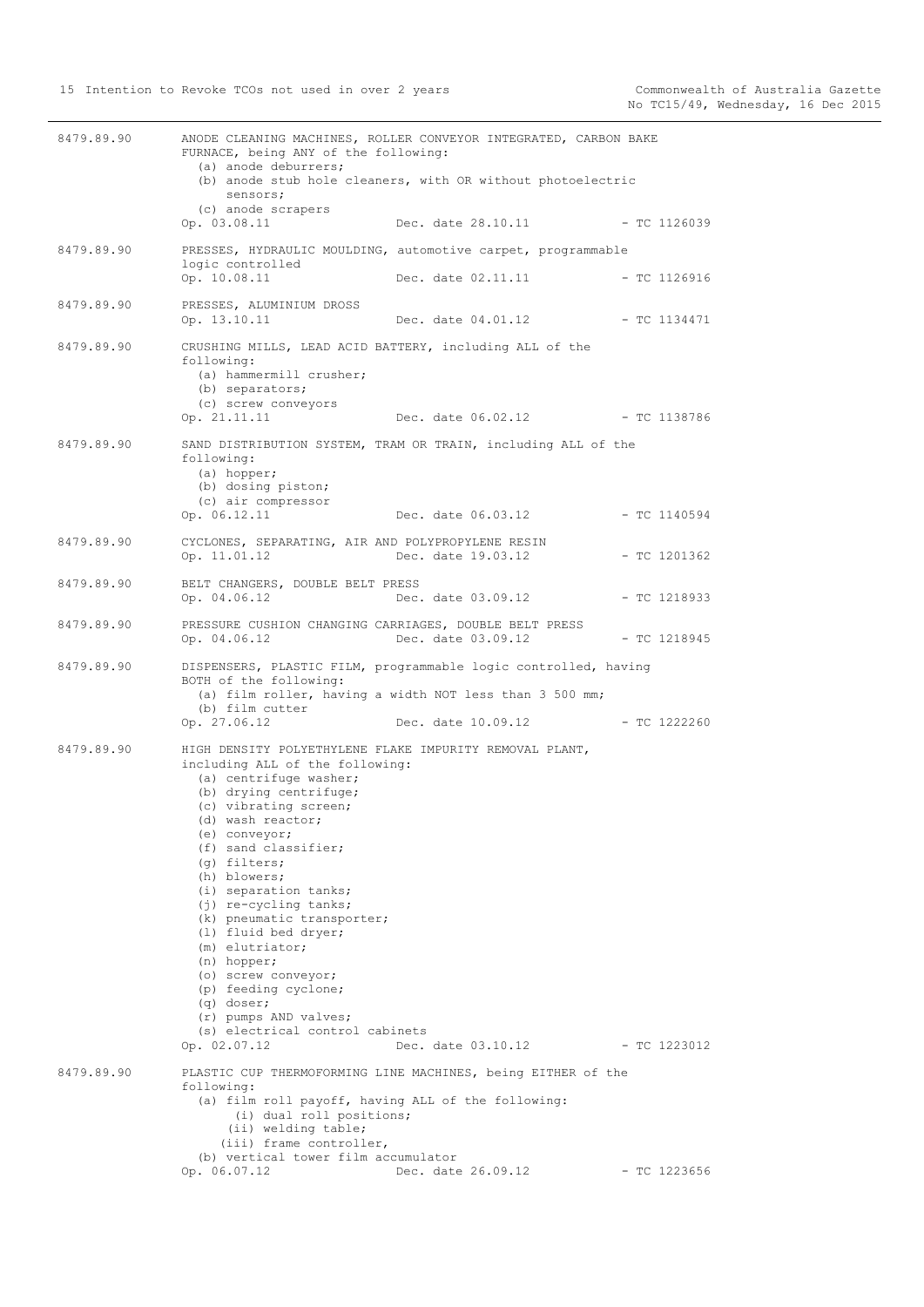| 8479.89.90 | LAMINATING MACHINES, having ALL of the following:<br>(a) combination glue applicator;<br>(b) workpiece width NOT less than 200 mm and NOT greater than<br>$1\,300\,$ mm;<br>(c) workpiece length NOT less than 1 200 mm and NOT greater<br>than $3\,500$ mm;<br>(d) workpiece thickness NOT less than 8mm and NOT greater<br>than 80 mm<br>Dec. date 03.10.12<br>Op. 18.07.12<br>- TC 1225603                                                                                                                                                                                                                                                                                                                                                                                                                                                                                                |
|------------|----------------------------------------------------------------------------------------------------------------------------------------------------------------------------------------------------------------------------------------------------------------------------------------------------------------------------------------------------------------------------------------------------------------------------------------------------------------------------------------------------------------------------------------------------------------------------------------------------------------------------------------------------------------------------------------------------------------------------------------------------------------------------------------------------------------------------------------------------------------------------------------------|
| 8479.89    | SWEEPING MACHINES, self-propelled, pedestrian controlled, internal<br>combustion engine or battery powered electric motor driven, having<br>ALL of the following:<br>(a) a sweep path of 815 mm or more when operated with one side<br>brush;<br>(b) a dust and debris hopper capacity of 50 L or more<br>Dec. date 28.01.93<br>Op. 25.09.92<br>$-$ TC 9209081                                                                                                                                                                                                                                                                                                                                                                                                                                                                                                                               |
| 8479.89.90 | PARKING STATION MANAGEMENT SYSTEM, comprising ALL of the following:<br>(a) central data station;<br>(b) intercom master stations;<br>(c) data net line driver;<br>(d) level counter;<br>(e) loop detectors;<br>(f) entry and exit control terminals;<br>(q) hand cashier terminals;<br>(h) entry and exit barriers<br>but not including machines or parts when imported separately<br>Dec. date 23.04.93<br>Op. 26.11.92<br>$-$ TC 9210472                                                                                                                                                                                                                                                                                                                                                                                                                                                   |
| 8479.89.90 | ACTUATORS, linear, electro-hydraulic, having BOTH of the following:<br>(a) 240 V/50 Hz electric motor, integral hydraulic pump and<br>hydraulic piston ALL housed in an aluminium oil bath casing;<br>(b) key secured by-pass valves<br>Op. 19.01.93<br>Dec. date 30.04.93<br>$-$ TC 9308017                                                                                                                                                                                                                                                                                                                                                                                                                                                                                                                                                                                                 |
| 8479.89.90 | DEGREASING, WASHING AND DRYING MACHINES, AUTOMOTIVE GLASS, having<br>ALL of the following:<br>(a) horizontal conveyance of glass sheet;<br>(b) vertically opposed cylindrical brushes;<br>(c) heated air knife drying process;<br>(d) continuous cycle interval NOT slower than 15 s<br>Op. 12.10.95<br>Dec. date 26.04.96<br>$-$ TC 9511202                                                                                                                                                                                                                                                                                                                                                                                                                                                                                                                                                 |
| 8479.89.90 | SWEEPING MACHINES, ride-on, powered by petrol or diesel fuel, having<br>BOTH of the following:<br>(a) sweeping path of EITHER of the following:<br>(i) 168 cm with single side broom;<br>(ii) 198 cm with dual side brooms;<br>(b) hopper of $0.765$ cum<br>Op. 04.01.96<br>Dec. date 29.04.96<br>$-$ TC 9601295                                                                                                                                                                                                                                                                                                                                                                                                                                                                                                                                                                             |
| 8479.89.90 | WASHING MACHINES, VEHICLE, ROLLOVER, having ALL of the following:<br>(a) push button or electronic card reader operated;<br>(b) maximum drive through height 2.75 m;<br>(c) electronic microprocessor control;<br>(d) chemical pre rinse;<br>(e) foam wash;<br>(f) all round pressure wash;<br>(q) under floor wash with side pressure wash;<br>(h) one (1) contour following electronically controlled<br>horizontal brush;<br>(i) two (2) contour following electronically controlled vertical<br>brushes;<br>$(j)$ two (2) infra-red controlled wheel wash brushes;<br>(k) diagnostic error analysis AND recording;<br>(1) contour following 2.2 kW roof nozzle blower dryers;<br>(m) angled 3 kW side nozzle blower dryers;<br>(n) waxer<br>For the purposes of this order, ALL measurements have a tolerance of<br>$+ OR - 5$ %<br>Op. 06.08.97<br>Dec. date 16.10.97<br>$-$ TC 9706875 |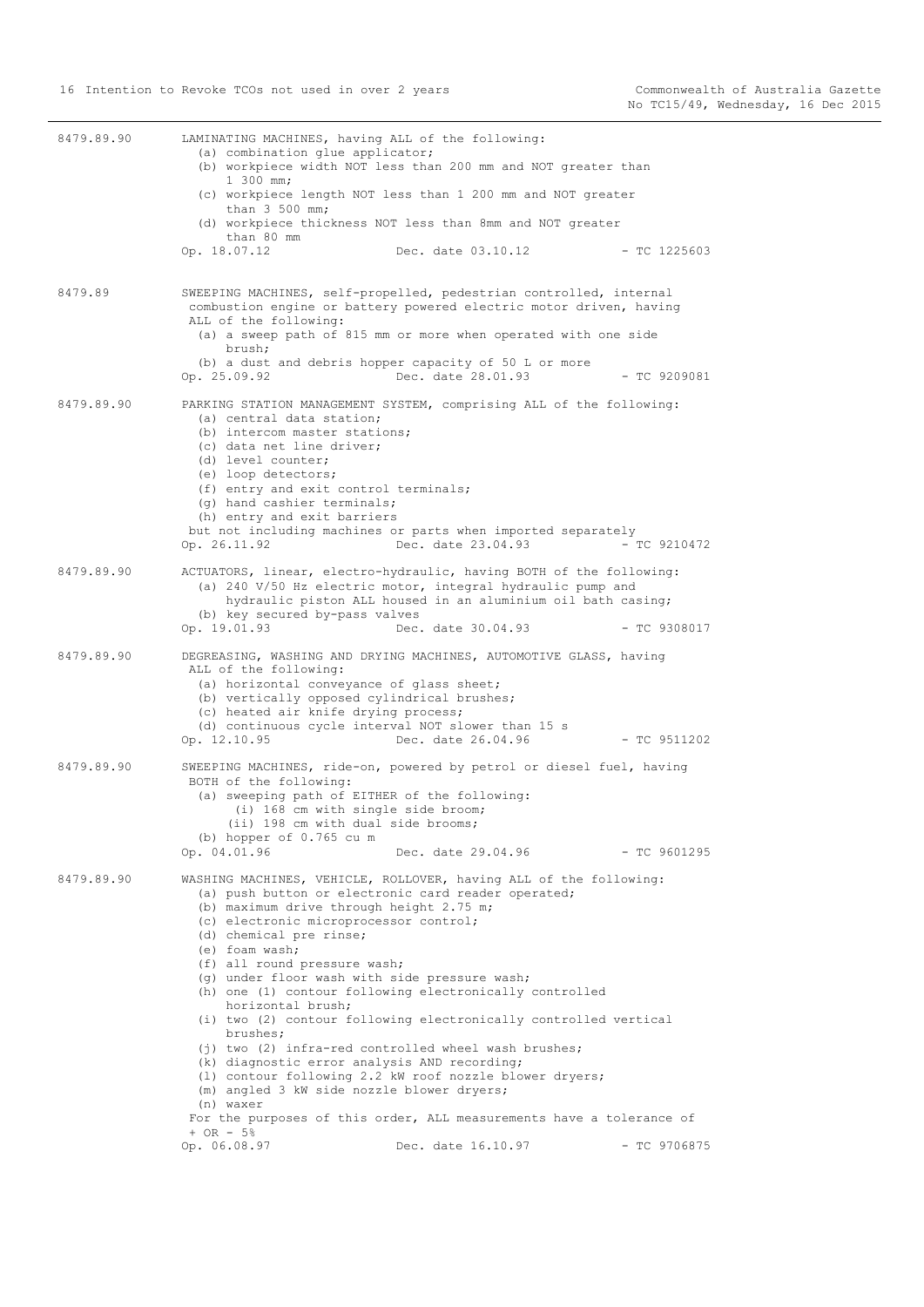| 8479.89.90 | OILWELL DRILLING MUD PLANT, having ALL of the following:<br>(a) mud cleaner:<br>(b) liquid storage silos interconnected by pipes;<br>(c) mixing hoppers;<br>(d) mixing and treatment tanks;<br>(e) centrifugal mixing and transfer pumps;<br>(f) drum decanting pits;<br>(q) storage tanks;<br>(h) electrical distribution and control panel;<br>(i) with OR without generator |                                                                                                                                                                                                                           |                |
|------------|--------------------------------------------------------------------------------------------------------------------------------------------------------------------------------------------------------------------------------------------------------------------------------------------------------------------------------------------------------------------------------|---------------------------------------------------------------------------------------------------------------------------------------------------------------------------------------------------------------------------|----------------|
|            | Op. 21.04.98                                                                                                                                                                                                                                                                                                                                                                   | Dec. date 03.07.98                                                                                                                                                                                                        | $-$ TC 9803367 |
| 8479.89.90 | having ALL of the following:<br>(a) three positional drill steel support;<br>than 12 bolts;<br>(c) boom extension NOT less than 1 200 mm<br>Op. 16.07.99                                                                                                                                                                                                                       | DRILLING AND BOLTING RIGS, ROCK, hydraulic, self-propelled,<br>(b) magazine capacity of NOT less than 8 bolts and NOT greater<br>Dec. date 01.10.99                                                                       | - TC 9905321   |
| 8479.89.90 | (a) dryers;<br>(b) conveyors;<br>$(c)$ pumps;<br>(d) discharge hoppers;<br>qelatine product;<br>Op. 08.01.10                                                                                                                                                                                                                                                                   | PROCESSING MACHINES, GELATINE, having ALL of the following:<br>(e) maximum capacity NOT greater than 625 kg/h finished<br>(f) maximum drying temperature NOT greater than 60 degrees C<br>Dec. date 07.04.10 - TC 1001491 |                |
| 8480.79.00 | forming moulds utilising slush moulding techniques<br>Op. 10.09.98                                                                                                                                                                                                                                                                                                             | MOULDS, MOTOR VEHICLE DASHBOARDS, being polyvinyl chloride skin<br>Dec. date 12.02.99                                                                                                                                     | $-$ TC 9808057 |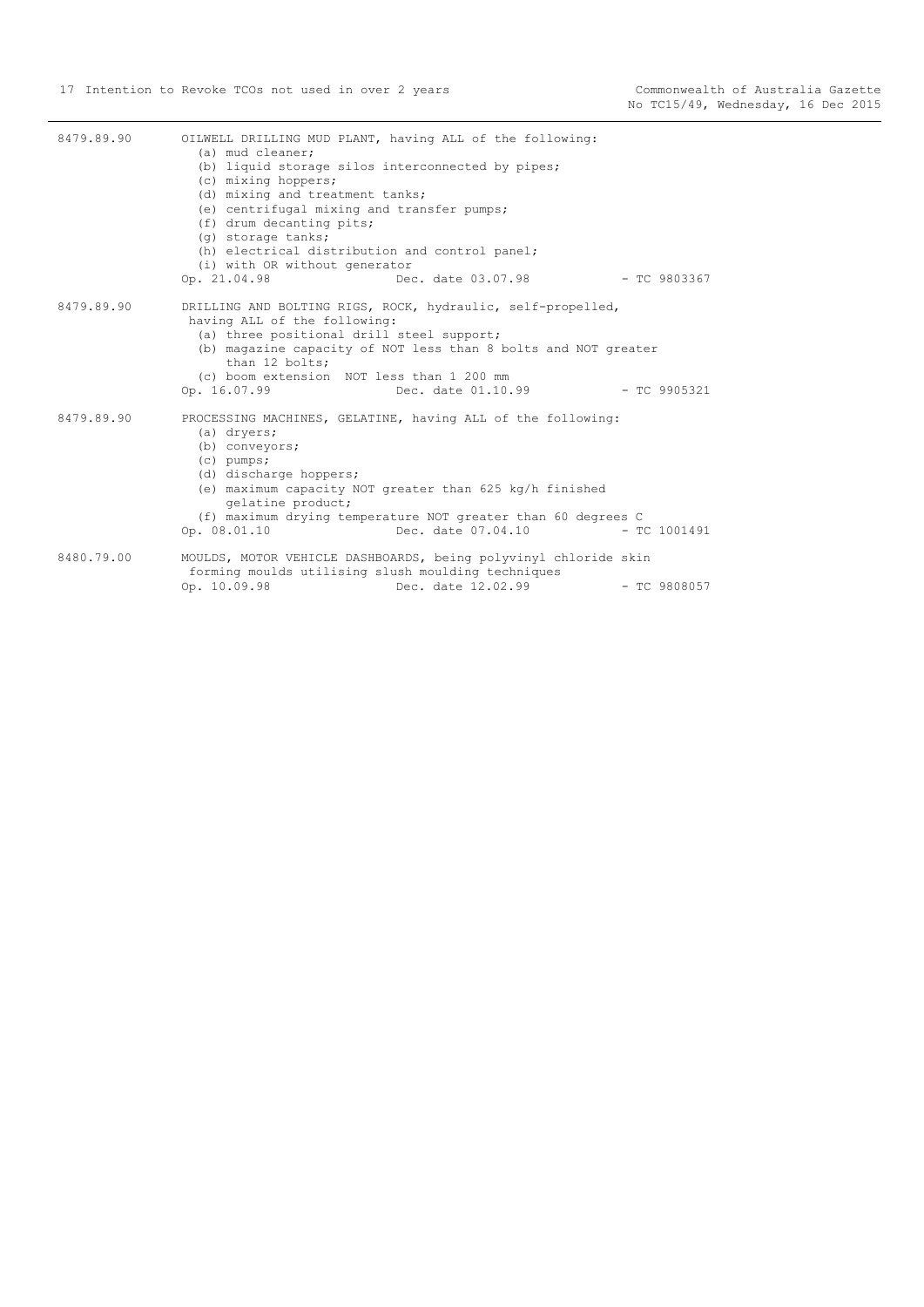## **NOTICE OF DETERMINATIONS MADE UNDER PART XVI OF THE CUSTOMS ACT 1901**

<span id="page-17-0"></span>Under subsection 273B(2) of the Customs Act 1901, notice is hereby given of the making of determinations applying to goods of a kind specified in the table below.

In the table:

(i) the first column specifies the kind of goods to which the determination applies, any conditions specified in the determination, the commencement and cessation dates of the determination and the Determination reference number;

(ii) the second column specifies the item in Schedule 4 to the Customs Tariff Act 1995 that applies to the specified goods.

Goods ancillary to an EPBS project, including office equipment, buildings, office/personnel accommodation and goods used in activities such as land preparation, road construction and maintenance, transportation (other than pipes, pipelines, conveyors, power transmission lines, flexible flow lines, etc integral to the project and used to convey gas liquids, minerals, electricity or other materials or goods) and the provision of telecommunications and other general services are excluded. Materials, consumables and construction and servicing equipment, including all fuels, oils lubricants, adhesives, filters, protective garments, tools, ladders (other than articles auxiliary to and designed to be permanently attached to eligible goods under EPBS, such as pylons, supporting structures, staircases, ladders, railings, etc) paint, varnish and the like are ineligible under EPBS, as are spare parts used for on-going maintenance beyond the commissioning of the project.

EPBS Determinations also apply to all goods listed in the Determination when they are imported in multiple shipments, which may be from different locations at different times.

Where a number of EPBS Determinations are issued for a particular eligible good, all associated Determinations must not exceed the quantity of goods approved by the Delegate in the EPBS Project Eligible Goods List.

| Importer<br>Project Proponent<br>Project Name<br>Description of Goods<br>Dates of Effect<br>Exclusions                                                                                                                                                                                                                                                                                                                                                                                                                                                                                                                                                                                                                            | Schedule 4<br>Ttem Number |
|-----------------------------------------------------------------------------------------------------------------------------------------------------------------------------------------------------------------------------------------------------------------------------------------------------------------------------------------------------------------------------------------------------------------------------------------------------------------------------------------------------------------------------------------------------------------------------------------------------------------------------------------------------------------------------------------------------------------------------------|---------------------------|
|                                                                                                                                                                                                                                                                                                                                                                                                                                                                                                                                                                                                                                                                                                                                   |                           |
| Goods, imported by CHEVRON AUSTRALIA PTY LTD (ABN 29086197757), for use in the<br>CHEVRON AUSTRALIA PTY LTD (ABN 29086197757), Wheatstone Project, as follows:<br>(a) one (1) only Gas purification and liquefaction units, consisting<br>of ALL of the following:<br>(i) one (1) acid gas removal unit;<br>(ii) one (1) dehydration/mercury removal unit;<br>(iii) three (3) refrigeration and liquefaction units;<br>(iv) one (1) nitrogen rejection unit;<br>(v) one (1) heavy hydrocarbon removal unit; and<br>(b) one (1) dehydration/mercury removal unit;<br>(c) but specifically excluding:<br>(i) all utilities (for example, power generation and water<br>treatment plant) and other items not specifically conducting | 44                        |
| gas purification and liquefaction processes; and<br>(ii) the infill steel, pipes and racks and other auxiliary<br>structures such as tie-in framework, support structures,<br>gantries and walkways which are external to the gas<br>purification and liquefaction modules.<br>(d) components of the goods specified in (a) and (b) above,<br>including commissioning spare parts integral to the project.<br>01/01/2016 to 30/06/2017<br>AD 01004173                                                                                                                                                                                                                                                                             |                           |